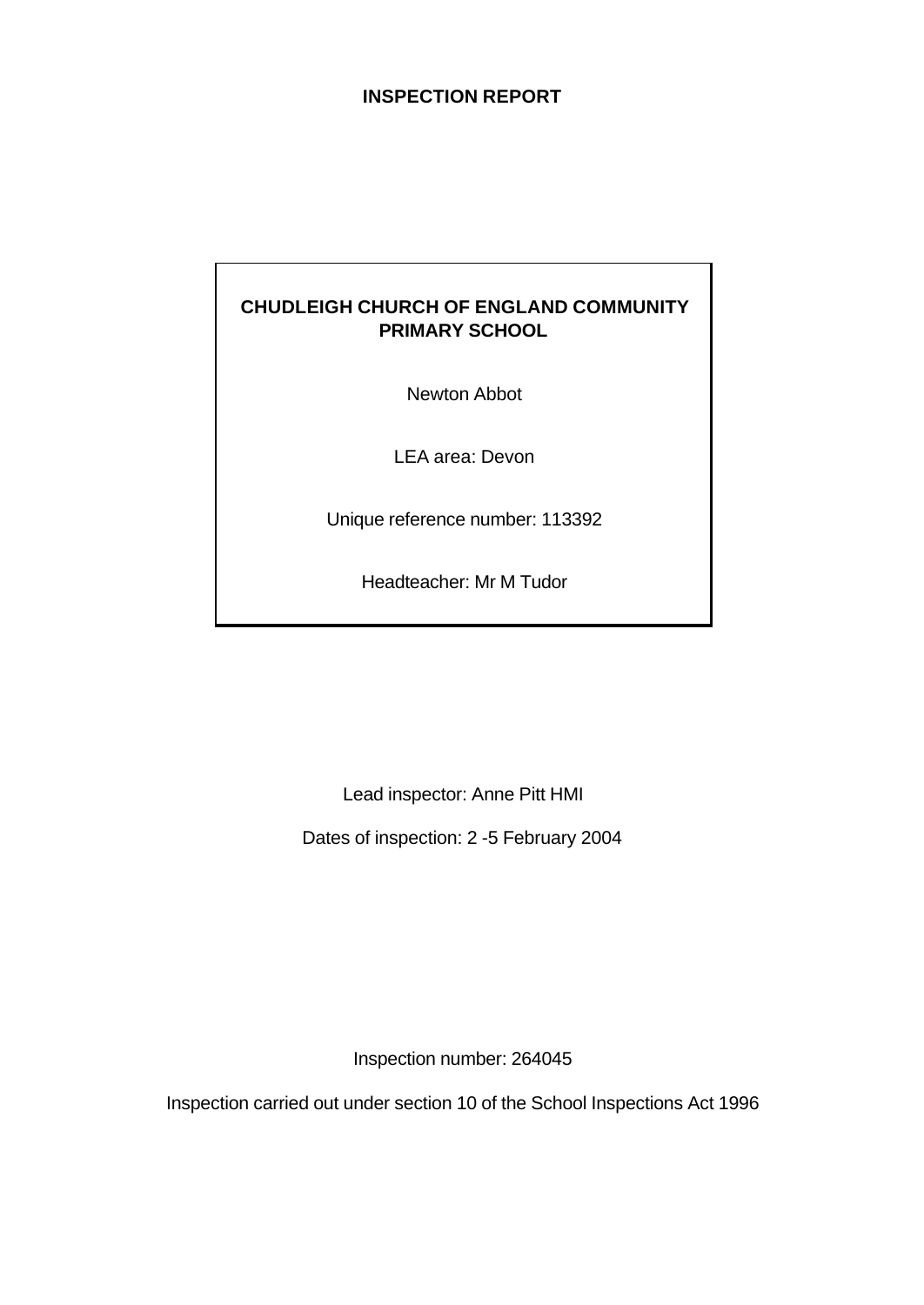#### © Crown copyright 2004

This report may be reproduced in whole or in part for non-commercial educational purposes, provided that all extracts quoted are reproduced verbatim without adaptation and on condition that the source and date thereof are stated.

Further copies of this report are obtainable from the school. Under the School Inspections Act 1996, the school must provide a copy of this report and/or its summary free of charge to certain categories of people. A charge not exceeding the full cost of reproduction may be made for any other copies supplied.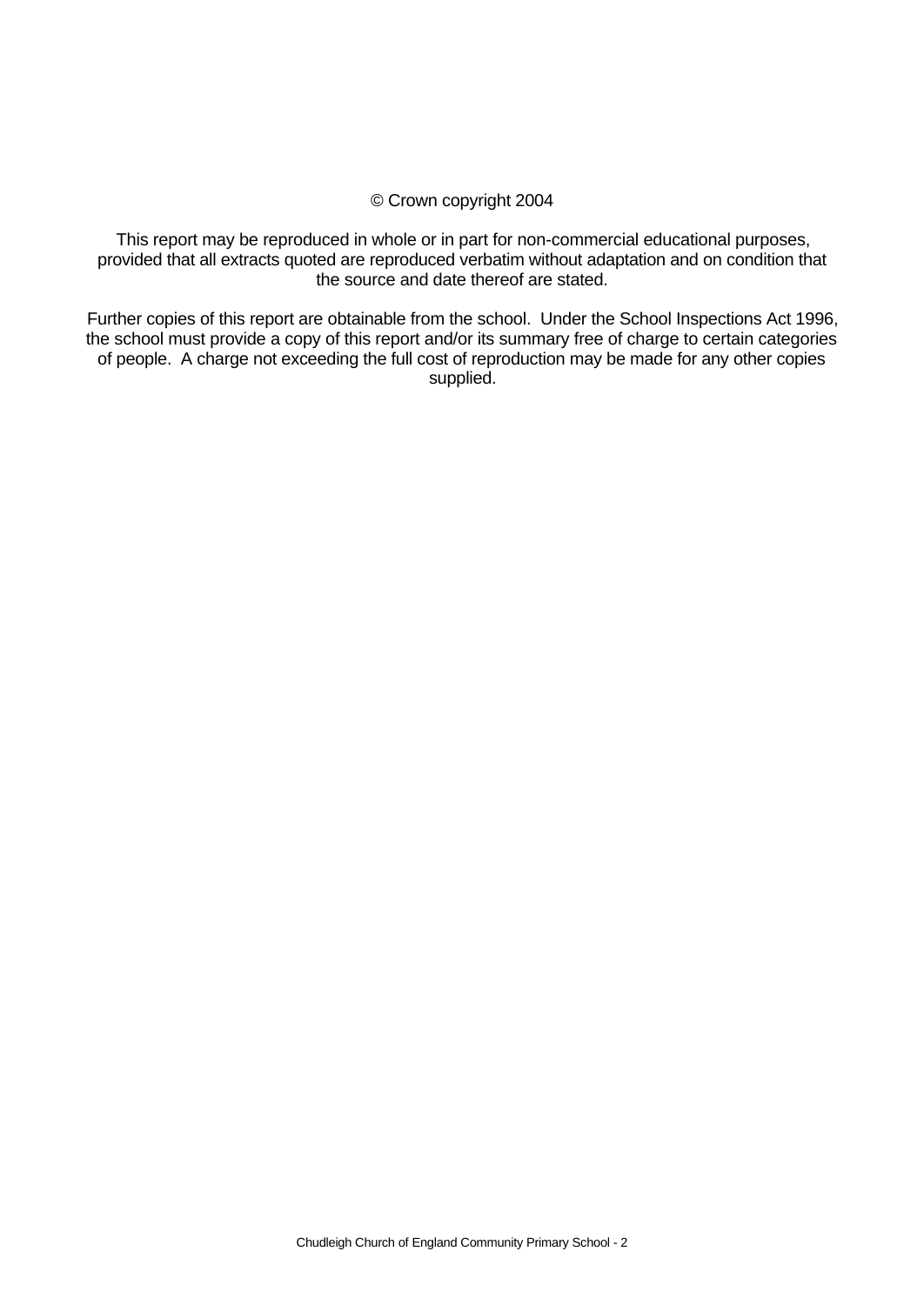# **INFORMATION ABOUT THE SCHOOL**

| Type of school:              | Primary                                 |
|------------------------------|-----------------------------------------|
| School category:             | Voluntary controlled                    |
| Age range of pupils:         | $4 - 11$                                |
| Gender of pupils:            | <b>Mixed</b>                            |
| Number on roll:              | 356                                     |
| School address:              | Lawn Drive<br>Chudleigh<br>Newton Abbot |
| Postcode:                    | Devon<br><b>TQ13 0LS</b>                |
| Telephone number:            | 01626 852147                            |
| Fax number:                  | 01626 854032                            |
| Appropriate authority:       | Governing body                          |
| Name of chair of governors:  | Mr Clive Edmonds-Brown                  |
| Date of previous inspection: | 19 October 1998                         |

# **CHARACTERISTICS OF THE SCHOOL**

Chudleigh is a popular school for 356 children aged four to 11. It is larger than most primary schools. Few pupils come from minority ethnic backgrounds. Pupils' standard of attainment on entry to the reception classes is broadly average and the percentage of pupils known to be eligible for free school meals is below the national average. Eight pupils have a statement of special educational need and the overall proportion of pupils with special educational needs is similar to most schools. A significant number of pupils leave and enter the school between Years 1 and 6.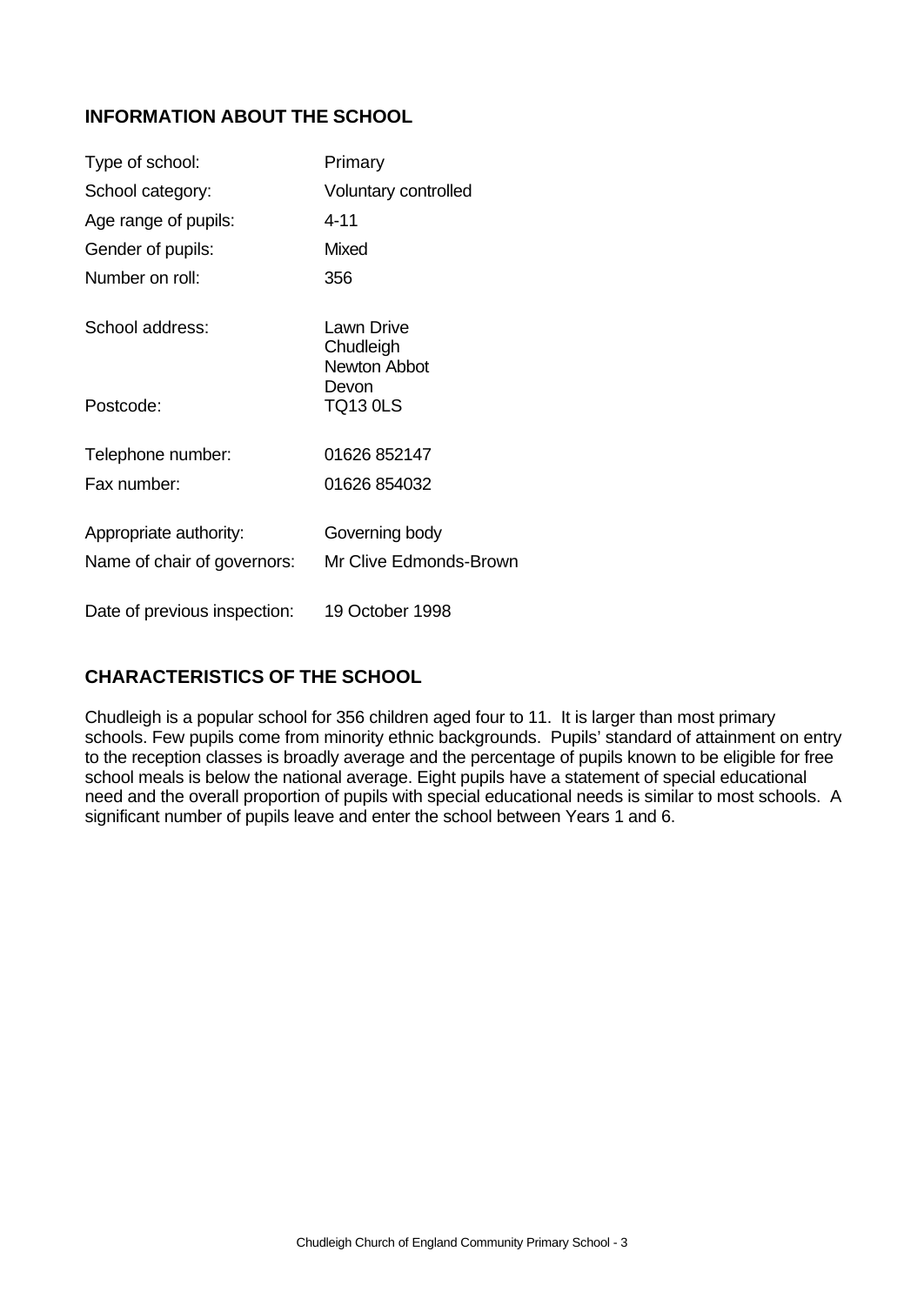# **INFORMATION ABOUT THE INSPECTION TEAM**

| Members of the inspection team |                            | <b>Subject responsibilities</b> |                                             |
|--------------------------------|----------------------------|---------------------------------|---------------------------------------------|
| 22260                          | Anne Pitt HMI              | Lead inspector                  | <b>Mathematics</b>                          |
|                                |                            |                                 | Music                                       |
|                                |                            |                                 | Art and Design                              |
| 13874                          | Jane Chesterfield AI       | Lay inspector                   |                                             |
| 1962                           | <b>Janet Brennan HMI</b>   | Team inspector                  | English                                     |
|                                |                            |                                 | History                                     |
|                                |                            |                                 | Geography                                   |
| 33713                          | Deana Holdaway HMI         | Team inspector                  | <b>Foundation Stage</b>                     |
|                                |                            |                                 | <b>Religious Education</b>                  |
|                                |                            |                                 | <b>Physical Education</b>                   |
| 33714                          | <b>Christopher Nye HMI</b> | Team inspector                  | Information and communication<br>technology |
|                                |                            |                                 | Science                                     |
|                                |                            |                                 | Design and technology                       |

Her Majesty's Inspectors (HMI) were joined on this inspection by Additional Inspectors (AI) appointed by Her Majesty's Chief Inspector of Schools.

Any comments, concerns or complaints about the inspection or the report should be raised with Ofsted by writing to:

> The Complaints Manager Subjects and Quality Assurance Division **Ofsted** Alexandra House 33 Kingsway **London** WC2B 6SE E-mail schoolinspection@ofsted.gov.uk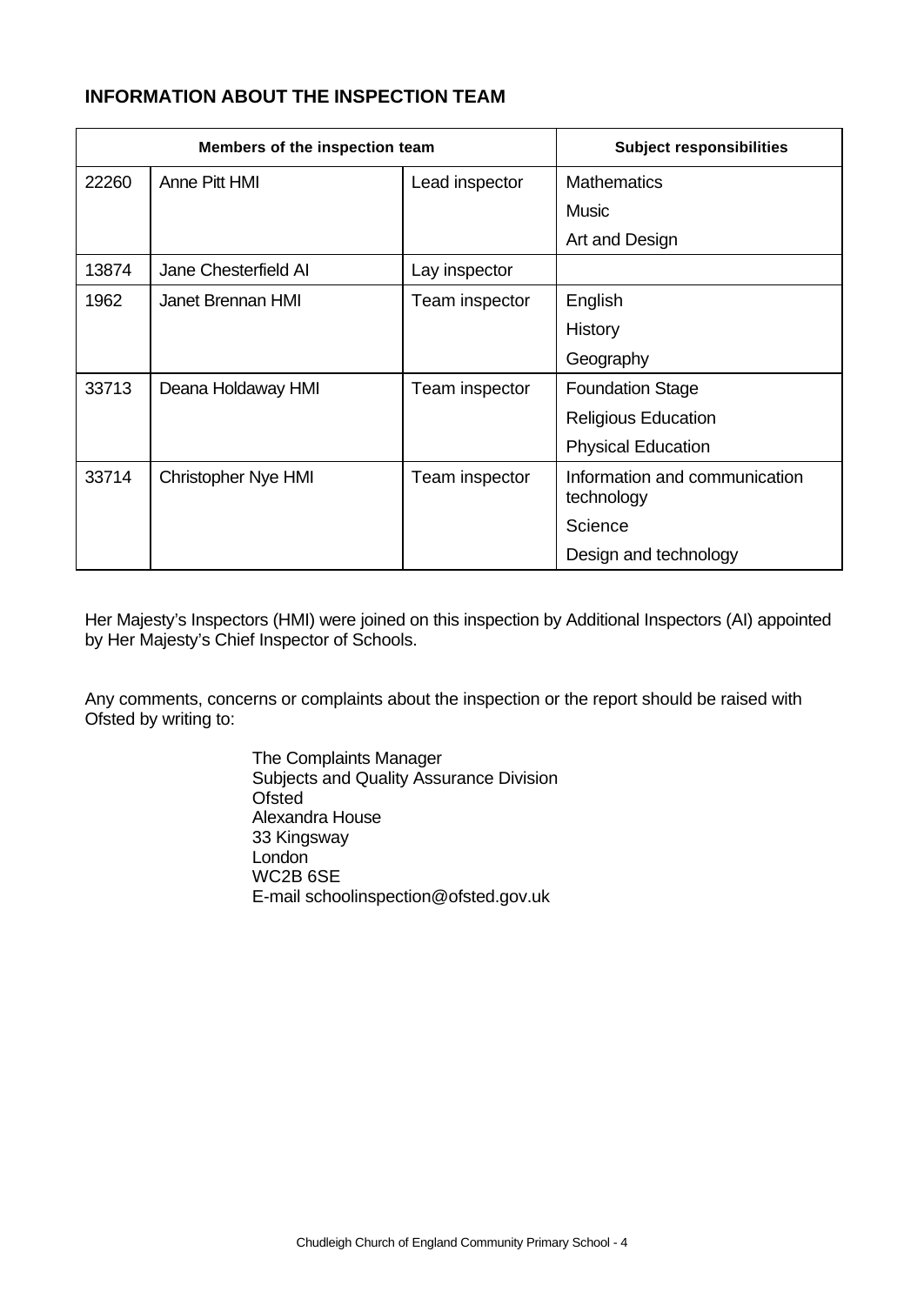# **REPORT CONTENTS**

|                                                                                                                                    | Page     |
|------------------------------------------------------------------------------------------------------------------------------------|----------|
| <b>PART A: SUMMARY OF THE REPORT</b>                                                                                               | 6        |
| <b>PART B: COMMENTARY ON THE MAIN INSPECTION FINDINGS</b>                                                                          |          |
| <b>STANDARDS ACHIEVED BY PUPILS</b>                                                                                                | 8        |
| Standards achieved in areas of learning, subjects and courses                                                                      |          |
| Pupils' attitudes, values and other personal qualities                                                                             |          |
| QUALITY OF EDUCATION PROVIDED BY THE SCHOOL                                                                                        | 10       |
| Teaching and learning<br>The curriculum<br>Care, guidance and support<br>Partnership with parents, other schools and the community |          |
| <b>LEADERSHIP AND MANAGEMENT</b>                                                                                                   | 13       |
| PART C: THE QUALITY OF EDUCATION IN AREAS OF LEARNING,<br><b>AND SUBJECTS</b><br>AREAS OF LEARNING IN THE FOUNDATION STAGE         | 15<br>15 |
| <b>SUBJECTS IN KEY STAGES 1 and 2</b>                                                                                              | 17       |
| <b>PART D: SUMMARY OF THE MAIN INSPECTION JUDGEMENTS</b>                                                                           | 25       |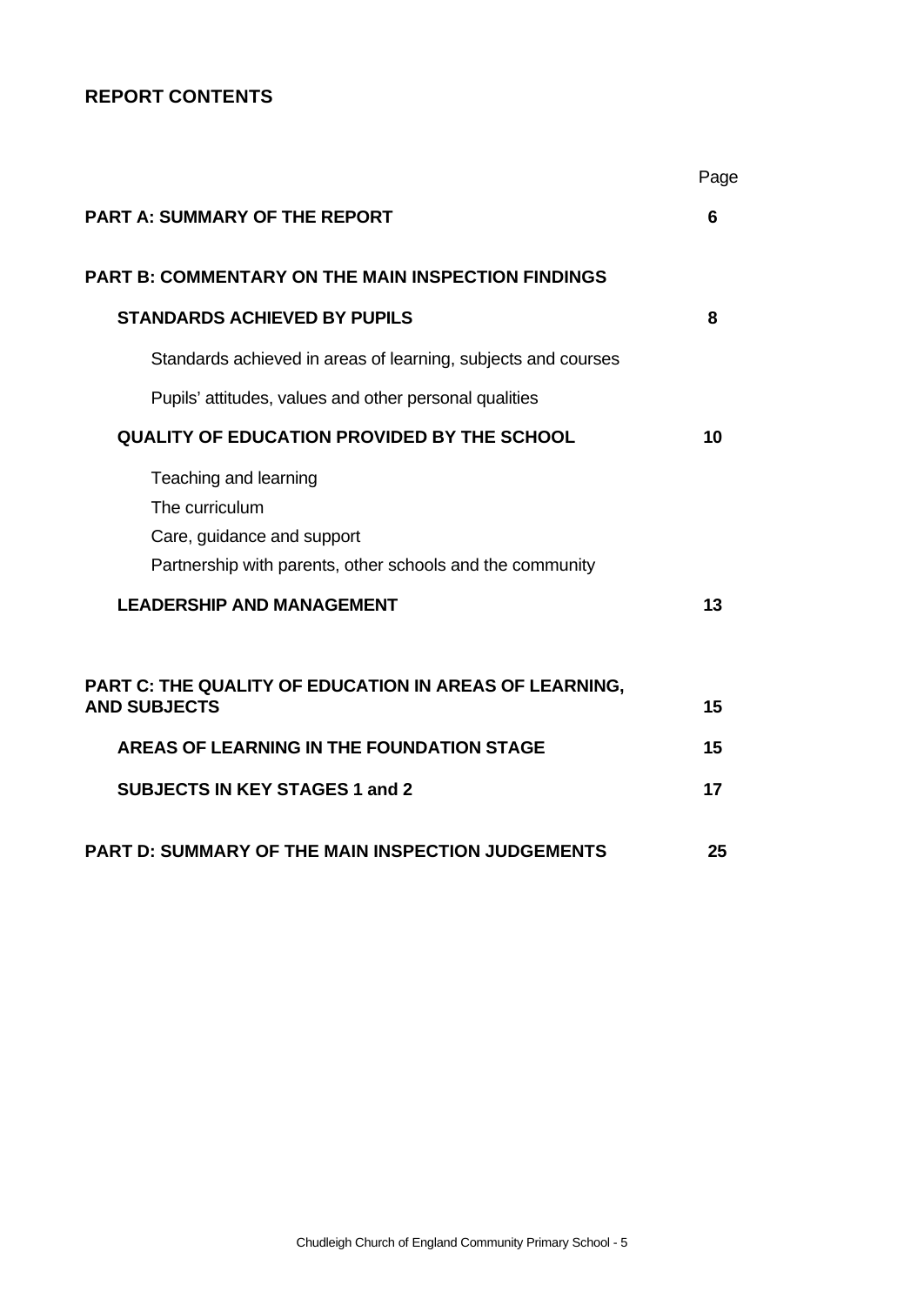# **PART A: SUMMARY OF THE REPORT**

# **OVERALL EVALUATION**

**The school provides a sound quality of education** and gives satisfactory value for money. It is viewed highly by its pupils and their parents. Pupils are a delight to be with. Teaching is satisfactory overall and much of it is good. Pupils make satisfactory progress overall and reach average standards in most subjects by the time they leave the school. The school is competently led and managed.

The school's main strengths and weaknesses are:

- effective teaching which ensures that four to seven-year olds make a good start to school life;
- pupils who get on well together and are happy at school;
- the above average standards reached by older pupils in reading, speaking and listening, information and communication technology (ICT) and physical education, although they do not do well enough in writing;
- the school's accurate evaluation of its own strengths and weaknesses, although checking how well pupils are doing is not always done carefully enough;
- its care for the well being of every pupil and its good provision for children who experience learning difficulties;
- the multitude of activities held outside the school day which enhance the school curriculum;
- assessment and target setting systems which are too complicated;
- the design of a curriculum does not always cater for the strengths and weaknesses in pupils' achievements.

The school has made satisfactory progress since the last inspection. The quality of teaching has improved for seven to eleven-year old pupils. Standards in ICT have risen and subject leaders are clear about their roles. However, standards for the older pupils have not kept pace with the national trend of improvement since the last inspection. The school recognises that further work is needed if this is to be remedied.

| <b>Results in National</b><br>Curriculum tests at the end |      | similar schools |      |      |
|-----------------------------------------------------------|------|-----------------|------|------|
| of Year 6, compared with:                                 | 2001 | 2002            | 2003 | 2003 |
| English                                                   |      |                 |      |      |
| <b>Mathematics</b>                                        |      |                 |      |      |
| Science                                                   | R    |                 |      | В    |

### **STANDARDS ACHIEVED**

*Key: A - well above average; B – above average; C – average; D – below average; E – well below average Similar schools are those with similar percentages of pupils eligible for free school meals*

**Overall, pupils achieve satisfactorily.** Four to seven year-olds achieve well, as do pupils with special educational needs. Older pupils' achievement is hindered by weaknesses in the development of writing skills. That said, all pupils achieve well in mathematics. The work seen during the inspection indicates that:

• children in the reception classes are on course to at least exceed the national standards (the early learning goals) in physical, personal, social and emotional development and communication, language and literacy. In all other areas of learning, including mathematical development they are likely to meet the standards;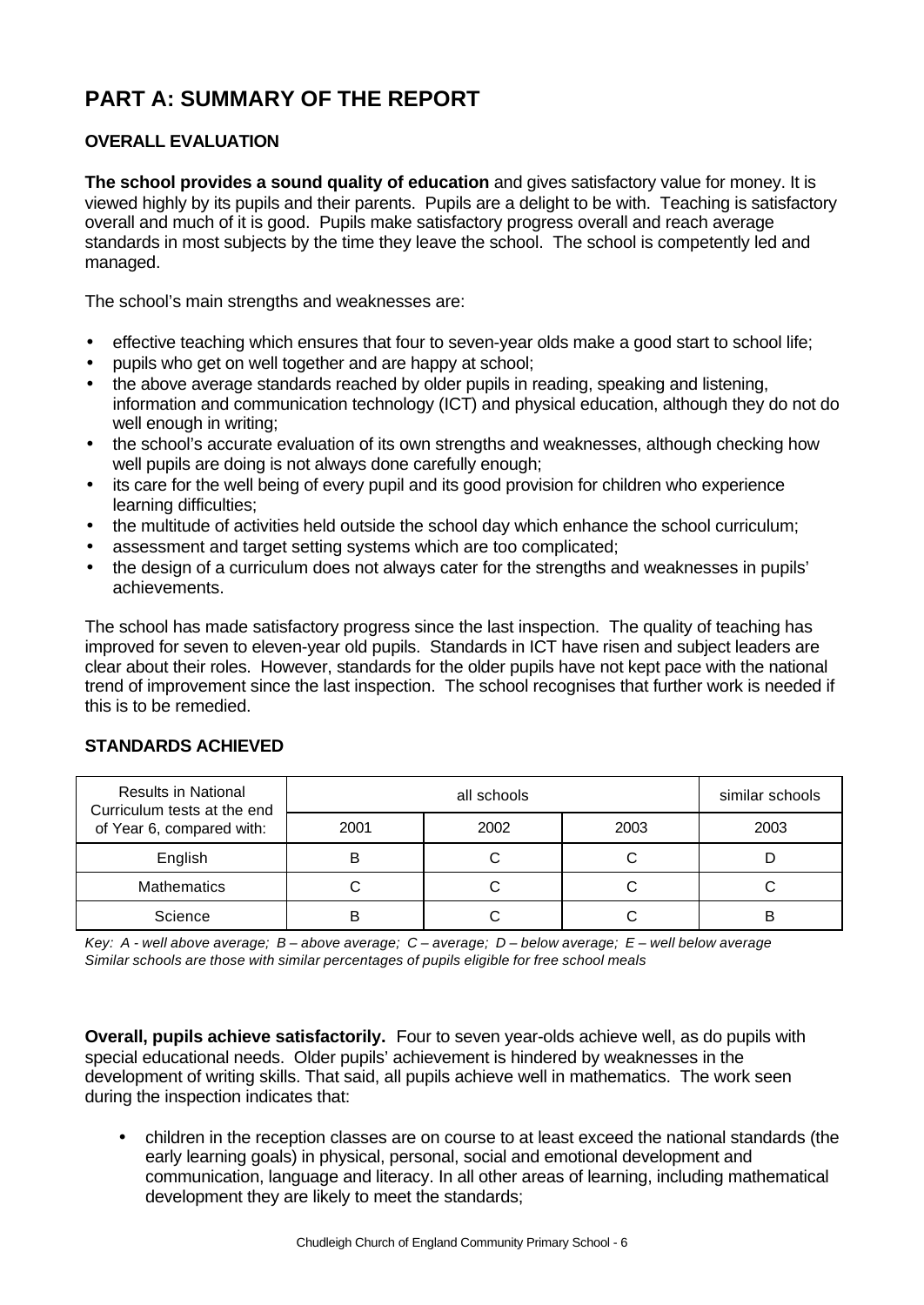- pupils reach standards which are above average in English, mathematics and science by the end of Year 2;
- pupils reach standards in speaking and listening and reading which are above average by the end of Year 6. But standards in writing are below average and in mathematics and science they are average.

**Pupils' personal development is good.** Behaviour is also good. Pupils are keen to please and willing to work hard. They are punctual to lessons and their attendance is satisfactory. **Pupils' spiritual, moral and social development is good and cultural development is satisfactory.** There is a strong Christian ethos and school assemblies are particularly uplifting experiences.

# **QUALITY OF EDUCATION**

**Overall, the school provides a sound quality of education** with some good features**. Teaching and learning are satisfactory overall.** Teaching is particularly effective in reception and Years 1 and 2 so that children make good progress in reading, writing and number work. Setting in Years 3 to 6 is` successful in raising achievement in mathematics, but in English there are shortcomings in teaching writing. The school has thorough and comprehensive systems for assessing pupils' work, but these are too complicated and result in too many targets being set for individual pupils which are difficult to follow up. Teachers are supported ably by skilled assistants. The curriculum is satisfactory but its design does not always help pupils to overcome difficulties in writing. The gaps in time between studying different subjects, such as history and geography, make it difficult for pupils to remember what they have learnt previously. Care and support are good and pupils are actively involved in the school's work. Links with parents and the community are also good.

# **LEADERSHIP AND MANAGEMENT**

**Leadership and management are satisfactory.** The headteacher and other key staff run the dayto-day work of the school capably. They manage the inclusion of all pupils particularly successfully and ensure the school is a positive and happy community. The school's leadership is clearly committed to improvement, but it does not always focus fully on pupils' achievements. Governors support the school well.

# **PARENTS' AND PUPILS' VIEWS OF THE SCHOOL**

Parents are positive about the school. Overall, parents are well informed about how their children are doing. The school's procedures for following up bullying are thorough and effective. Most pupils say they learn new things in lessons; there is always someone to go to when they need help; and teachers are fair.

## **IMPROVEMENTS NEEDED**

The most important things the school should do to improve are:

- raise standards in writing, especially for older pupils;
- give greater emphasis to monitoring the progress pupils make and act on what is found out;
- simplify day-to-day assessment procedures;
- design a curriculum which successfully reflects the school's distinctive strengths and tackles its weaknesses.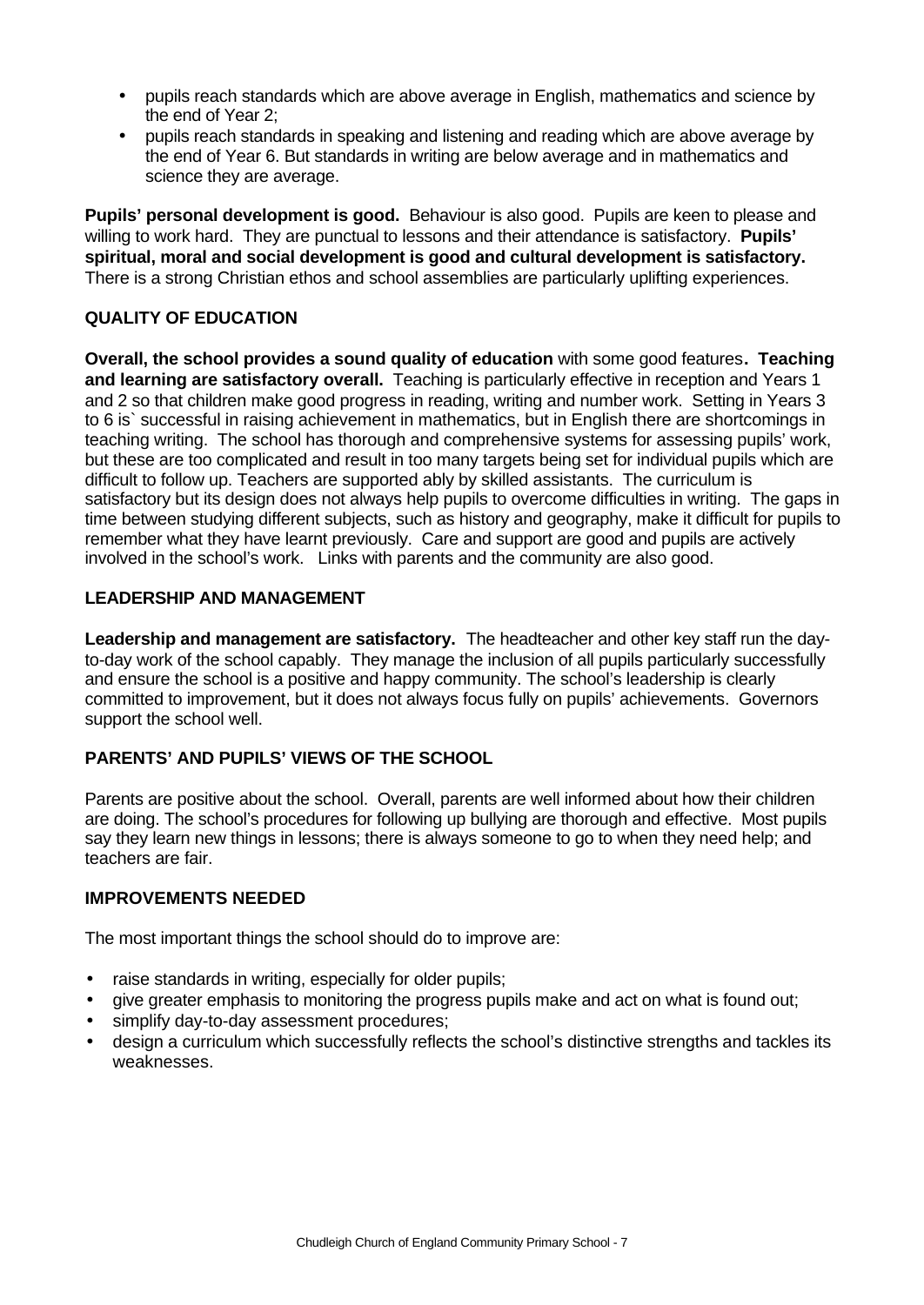# **PART B: COMMENTARY ON THE INSPECTION FINDINGS**

# **STANDARDS ACHIEVED BY PUPILS**

## **Standards achieved in areas of learning and subjects**

Achievement in reception and Years 1 and 2 is good, and for pupils in Years 3 to 6 it is satisfactory. Pupils with special educational needs achieve well. Standards in the core subjects are above average in Year 2 and average in Year 6.

### **Main strengths and weaknesses**

- Throughout the school pupils show good achievement in speaking and listening, reading and mathematics.
- Standards in writing by the end of Year 6 are not high enough.
- Standards in ICT are above average in Year 6 and have improved since the last inspection.

### **Commentary**

- 1. From an average starting point, the children in the reception classes do well and at least exceed the expected standards for their ages in communication, language and literacy; physical, personal, social and emotional development. In knowledge and understanding of the world and mathematical and creative development they meet the expected standards. Children's achievement is good because staff work effectively as a team. They know the children well and plan practical activities which get the best out of them. Children find learning fun.
- 2. In Years 1 and 2 pupils continue to do well and reach above average standards in reading, writing and mathematics. As the table below indicates, inspection judgements are similar to the school's results in last year's national tests for seven year-olds. Pupils also do better in tests than those in similar schools. Indeed, improvements in test results have been better than the national trend. This is because the good teaching makes pupils' learning meaningful and extends their thinking, particularly through practical activities. Effective setting of classes also ensures that work is well matched to pupils' capabilities.
- 3. Standards in science are also above average. This marks an improvement from last year when teachers' assessments indicated that standards were average. Weaknesses identified in investigative science have been successfully overcome.

| Standards in:      | School results | National results |
|--------------------|----------------|------------------|
| Reading            | 16.9(16.6)     | 15.7 (15.8)      |
| Writing            | 15.7 (15.2)    | 14.6 (14.4)      |
| <b>Mathematics</b> | 18.0 (17.7)    | 16.3 (16.5)      |

#### *Standards in national tests at the end of Year 2 – average point scores in 2003*

*There were 44 pupils in the year group. Figures in brackets are for the previous year*

4. In Years 3 to 6 standards in English, mathematics and science are average. The good progress made in Years 1 and 2 is not built upon fully and improvement has not kept pace with the national trend over the past few years. Again, recent test results echo this, as the table on the next page and in Part A show. This is partly due to differences in cohorts because high numbers of pupils leave and enter the school between Years 3 and 6. However, this is not the full story: inspectors found that, while pupils achieve at least satisfactorily overall, they could do better, especially in writing. Work seen in their English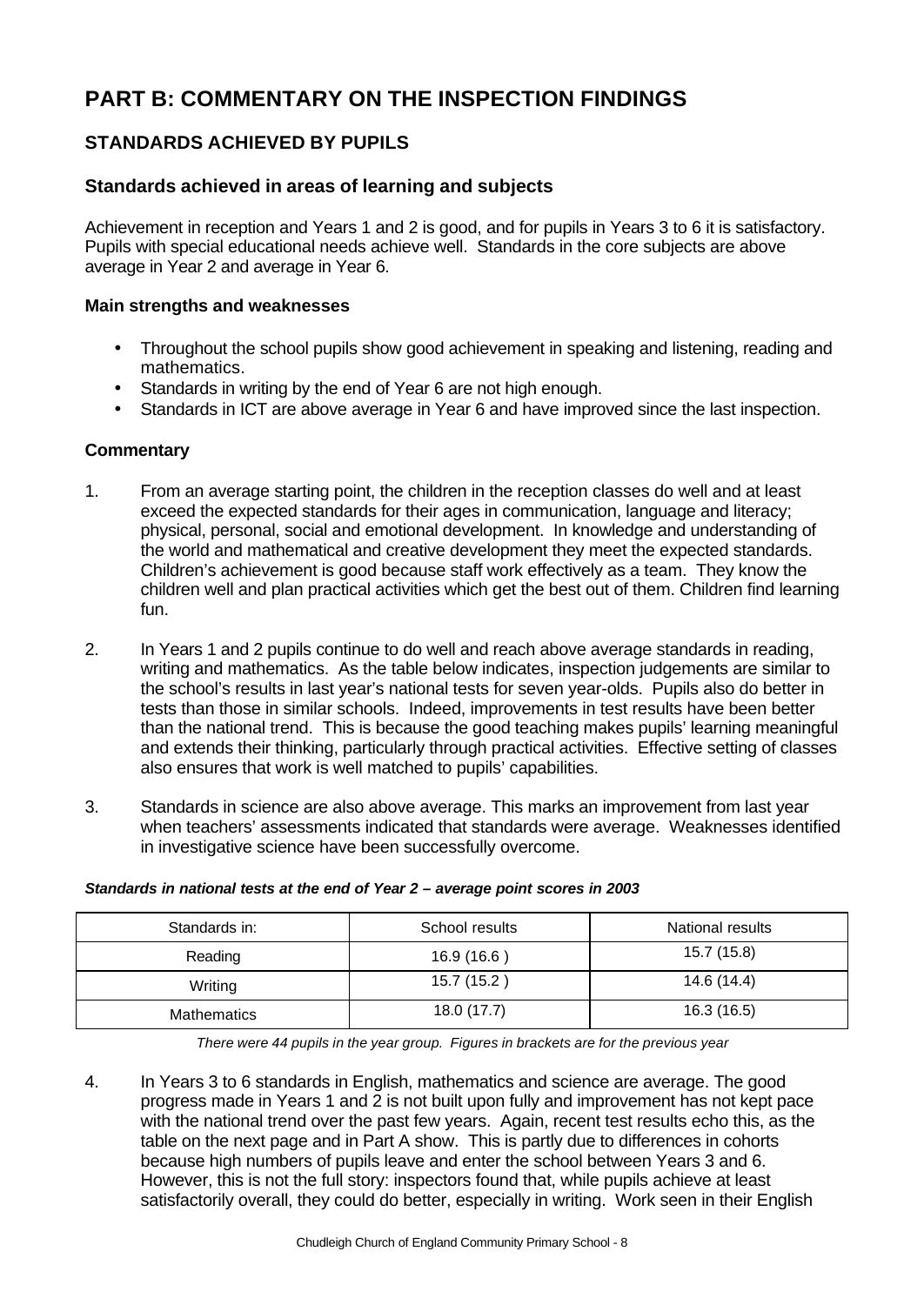books show that they do not make sufficient progress. This is disappointing because pupils' skills in speaking, listening and reading are above average. That said, the school has 'turned the corner' with mathematics and pupils are starting to make good progress, as seen in the work of pupils in Years 4 and 5. Last year the school recognised that teaching and learning needed improvement. The good professional development that followed is beginning to make a difference.

| Standards in: | School results | National results |
|---------------|----------------|------------------|
| English       | 26.6(27.1)     | 26.8 (27.0)      |
| Mathematics   | 27.2 (26.7)    | 26.8 (26.7)      |
| Science       | 29.3 (29.6)    | 28.6 (28.3)      |

#### *Standards in national tests at the end of Year 6 – average point scores in 2003*

*There were 56 pupils in the year group. Figures in brackets are for the previous year*

- 5. Standards are rising in ICT. They are now above average in Year 6 an improvement since the last inspection when they were below average. Great strides have been made to support and guide teachers so that they can challenge older pupils successfully to tackle complex tasks such as creating visual presentations. Standards in all other subjects are average and in physical education and design and technology they are above average.
- 6. Lower attaining pupils and those with special educational needs make good progress. They are supported effectively by teachers and teaching assistants. Pupils are proud of their achievements. This is especially evident during discussions at the end of lessons where staff encourage them to participate fully and contribute actively.

#### **Pupils' attitudes, values and other personal qualities**

Attendance is satisfactory and punctuality is good. Pupils' personal development, their attitudes and behaviour are also good, as is the overall provision for their spiritual, moral, social and cultural development.

#### **Main strengths and weaknesses**

- Pupils behave well because staff have consistently high expectations of them.
- Cultural development is satisfactory.

#### **Commentary**

7. Pupils enjoy school. They attend regularly and punctually, encouraged by good procedures for promoting attendance.

#### *Attendance in the latest complete reporting year 94.8%*

| Authorised absence |  | Unauthorised absence |     |
|--------------------|--|----------------------|-----|
| School data<br>5.1 |  | School data          | 0.0 |
| National data      |  | National data        | J.4 |

*The table gives the percentage of half days (sessions) missed through absence for the latest complete reporting year.*

8. Behaviour is good because staff have a consistent approach and pupils know what is expected of them. Rewards and sanctions are applied fairly. Cases of bullying are investigated and monitored thoroughly. Procedures for following up racism or other forms of harassment are in place. There have been no exclusions since the last inspection.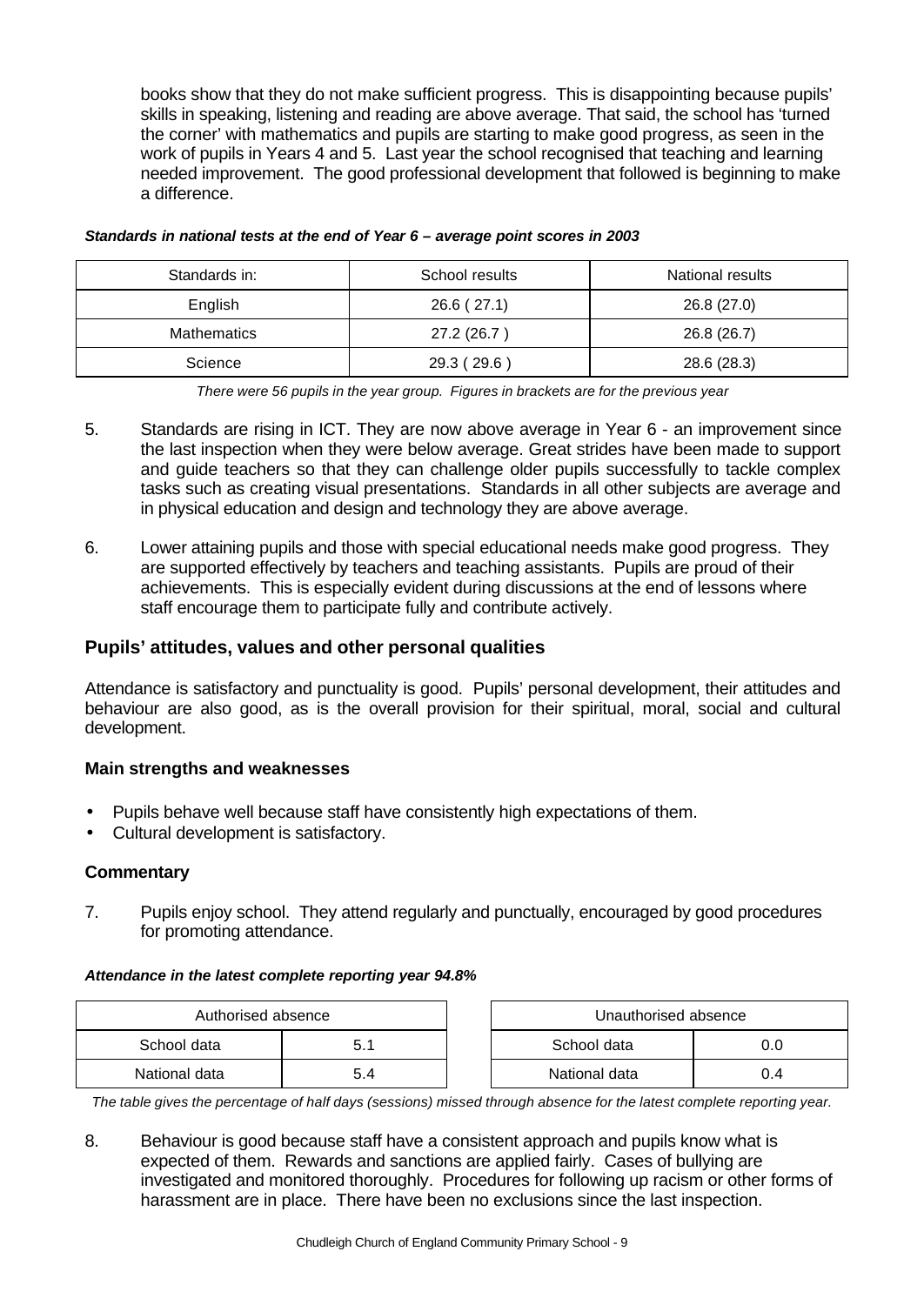9. Personal development is good. The school is successful in giving pupils the chance to develop their talents and social skills through a very good range of clubs and residential visits. Pupils are full of enthusiasm when they talk about these opportunities, and the take-up is very high. They happily come to school early for orchestra or a cross-country run and stay late for chess or bell-ringing. They willingly take responsibility, as the conscientious attitudes of the prefects, librarians and school council members prove. The school assemblies often have a real sense of occasion and are uplifting and moving experiences which add a spiritual dimension to pupils' lives. Work on the homeless during the inspection week helped pupils to empathise with the plight of others and to better understand complex moral, social and spiritual issues. One boy said, *"I think love's the most important thing we can give them (the homeless) because without love it's not worth being alive".* Cultural development is sound. There are sufficient planned opportunities for pupils to appreciate their own and others' cultural traditions but resources from a wide range of cultures are under developed.

# **QUALITY OF EDUCATION PROVIDED BY THE SCHOOL**

The school provides a sound quality of education. Teaching and the curriculum are both satisfactory. There is rich provision of extra-curricular activities. The school provides good levels of care. Links with parents and the community are good.

## **Teaching and learning**

The quality of teaching and learning is satisfactory overall. It is good in reception and Years 1 and 2, and in Years 3 to 6 it is satisfactory. The use of assessment is also satisfactory overall, although there are some weaknesses.

### **Main strengths and weaknesses**

- Teaching has improved since the last inspection when 17% of it was unsatisfactory.
- Teaching of mathematics throughout the school is good, but the teaching of writing to older pupils needs improvement.
- Assessment and target-setting procedures are too complicated.

# **Commentary**

#### *Summary of teaching observed during the inspection in 58 lessons*

| Excellent | Very good | Good     | Satisfactory | Unsatisfactor | Poor | Very Poor |
|-----------|-----------|----------|--------------|---------------|------|-----------|
| $0(0\%)$  | 9(16%)    | 28 (48%) | 17 (29%)     | 4(7%)         |      |           |

*The table gives the number of lessons observed in each of the seven categories used to make judgements about lessons; figures in brackets show percentages where 30 or more lessons are seen.*

- 10. Teaching is stronger overall in the reception and Year 1 and 2 classes than it is higher up the school because the teaching of English is better. Whilst the teaching of English is satisfactory for older pupils, they do not achieve as much as they should in writing. The reasons for this include: pupils are given work which is too difficult; the arrangements for teaching writing are over complicated and prevent pupils from having enough time to complete their work; and pupils do not have enough opportunities to write at length.
- 11. During the inspection some very good and good teaching was seen throughout the school. The staff in the reception classes ensure that children settle quickly into school life. Both parents and children are positive about the teaching staff and children say they 'love coming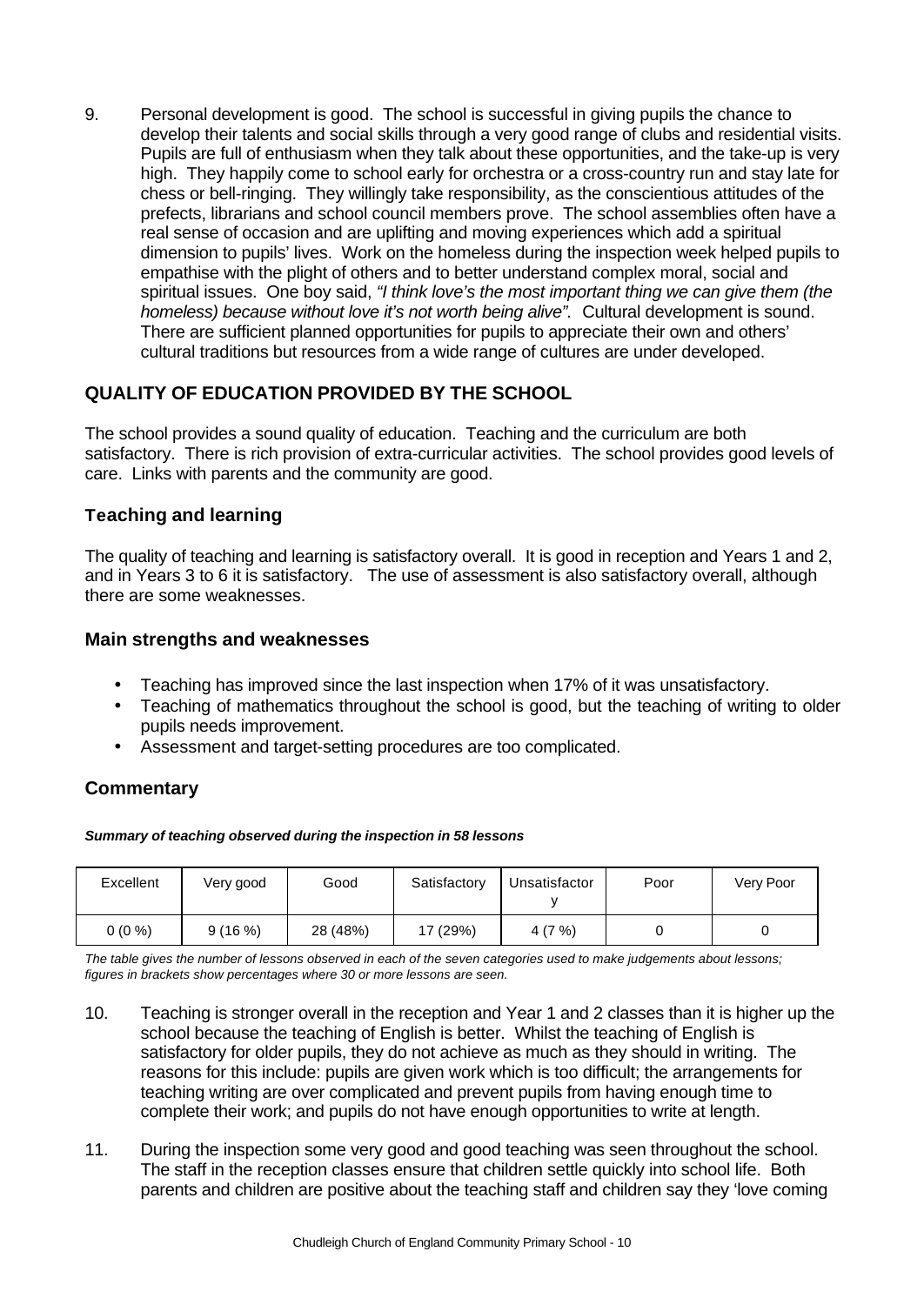to school'. Adults know the children well even though they have only been in school a short time.

- 12. Throughout the school, staff skilfully manage pupils and provide a caring environment in which positive relationships flourish. As a result, pupils behave well and gain confidence in communicating with others. Teachers also promote plenty of discussion and question pupils effectively. They are able to create the right level of challenge to take pupils' thinking further and, consequently, most pupils show a strong desire to learn.
- 13. The teaching in some subjects shows particular strengths. Teachers pay good attention to developing subject specific vocabulary and preparing suitable resources. In mathematics, teachers are effective in encouraging pupils to explain their strategies for calculation and in relating the subject to the everyday world. In science, hands-on activities engage pupils' interests and make them want to find out about things. In ICT teachers work closely with pupils to tackle individual difficulties and provide extra work which challenges the brighter ones.

Common shortcomings, in lessons occurred when:

- lessons lacked pace and pupils lost interest;
- lessons were safe rather than exciting; and
- occasionally teachers focused on poor behaviour rather than encouraging and praising pupils when they were good.
- 14. The teaching of pupils with special educational needs is good. The staff work well with pupils individually and in groups, and support them successfully when they join whole class lessons. Pupils' individual learning plans are clear, precise and well linked to lesson plans.
- 15. Staff have established secure and thorough procedures for assessment and record keeping. Pupils are assessed frequently. Numerous assessments are made through: observations in lessons; marking pupils' work; and half termly formal assessments and tests. Assessments are recorded in detail and pupils are set individual, class and year group targets. However, the systems are complicated and result in too many targets set for pupils which are difficult to follow up and keep track of in future lessons.

## **The curriculum**

The curriculum is satisfactory overall. Enrichment activities are very good. Accommodation and resources are good.

### **Main strengths and weaknesses**

- The curriculum for pupils with special educational needs is good.
- Extra curricular activities enhance provision in sport and the arts.
- The design of the curriculum does not always effectively support learning especially in writing and subjects such as history and geography.
- Resources and accommodation are good but there are shortcomings in the reception classes.

### **Commentary**

16. Great importance is paid to the curriculum for pupils with special educational needs. They have access to a full curriculum. Individual learning plans identify appropriate targets. Teaching assistants support pupils well in lessons. The contributions that pupils with SEN make to whole-class lessons are valued by pupils and teachers alike. For example, a Year 6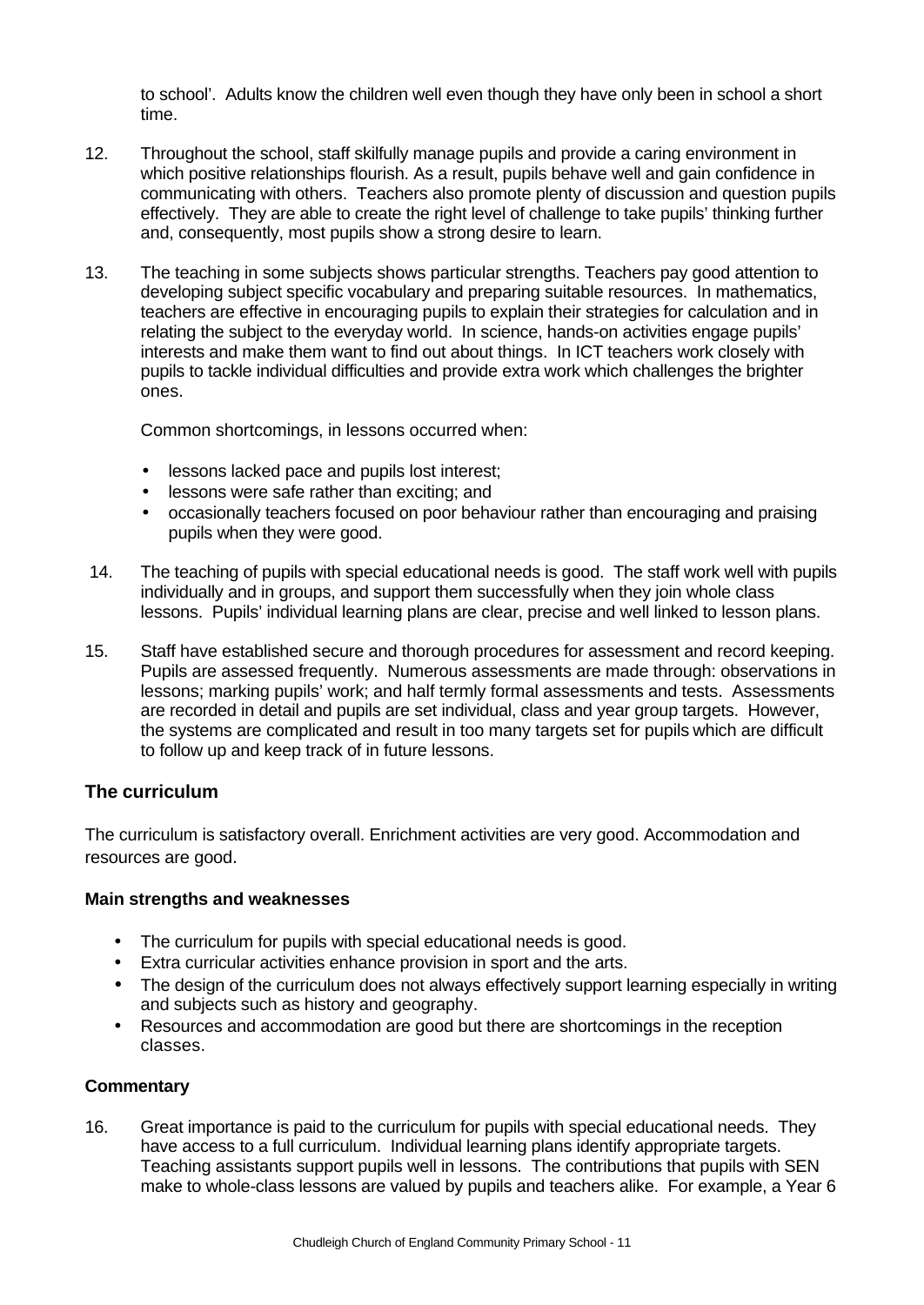pupil with both learning and physical difficulties was congratulated by his peers in a science lesson when he suggested a viable method of measuring transparency.

- 17. The provision for curriculum enrichment is very good. Pupils benefit greatly from a range of activities which support and enrich their learning. For example, nearly all pupils in Years 2, 4 and 6 attend residential trips. In Year 6, a range of adventurous activities, including climbing and canoeing are organised. These make a valuable contribution to the development of pupils' confidence and self-esteem. The school offers very good artistic and sporting opportunities to pupils, including inter-school football, netball and tag rugby, plays, concerts and visits by theatre groups. The school choir and orchestra contribute regularly to the annual South Devon Promenade concert and the Devon Show.
- 18. The school provides a broad curriculum which meets statutory requirements. Foundation subjects are covered in depth, but there are long gaps in time when some subjects are not covered. Therefore, pupils find it difficult to remember what they have learned previously. For example, during the inspection pupils had little recollection of the geography they had learnt the previous term because it was not current in their minds. The government's national strategies are used securely to plan work in literacy and mathematics. But the school has not yet adapted the literacy strategy creatively enough to tackle the weaknesses in writing.
- 19. Resources are well managed and organised throughout the school, and enhance the curriculum provision. However, the reception classrooms are cramped and the outdoor play equipment is inadequate.

### **Care, guidance and support**

Care and support for pupils are good. Pupils are actively encouraged to be involved in the school's work.

#### **Main strengths and weaknesses**

- Good relationships with adults mean that pupils are consistently well cared for and supported.
- Very good induction procedures help reception children to settle quickly.
- There are good systems for consulting pupils.
- The school site means that supervision at lunchtime is sometimes difficult.

- 20. Staff at all levels treat pupils well and this means pupils feel secure at school and can concentrate on their learning. Pupils know there is always someone they can turn to for advice and this gives them confidence. These positive relationships are backed up by good systems for pupils' welfare, for example, in areas such as child protection and first aid, so pupils are looked after well.
- 21. The induction procedures for the reception classes are very good. The onsite pre-school and the reception teachers work closely together to ensure seamless transition. A carefully planned programme of meetings and home visits keeps parents fully involved. As a result, the reception children soon feel at home in their new surroundings and are ready to learn.
- 22. The school council is proving to be a successful way of formally gathering pupils' views. Their recent meeting with the kitchen manager showed that their opinions are respected and taken seriously. Their suggestion that the kitchen should provide sandwiches at lunchtime for pupils has already been adopted.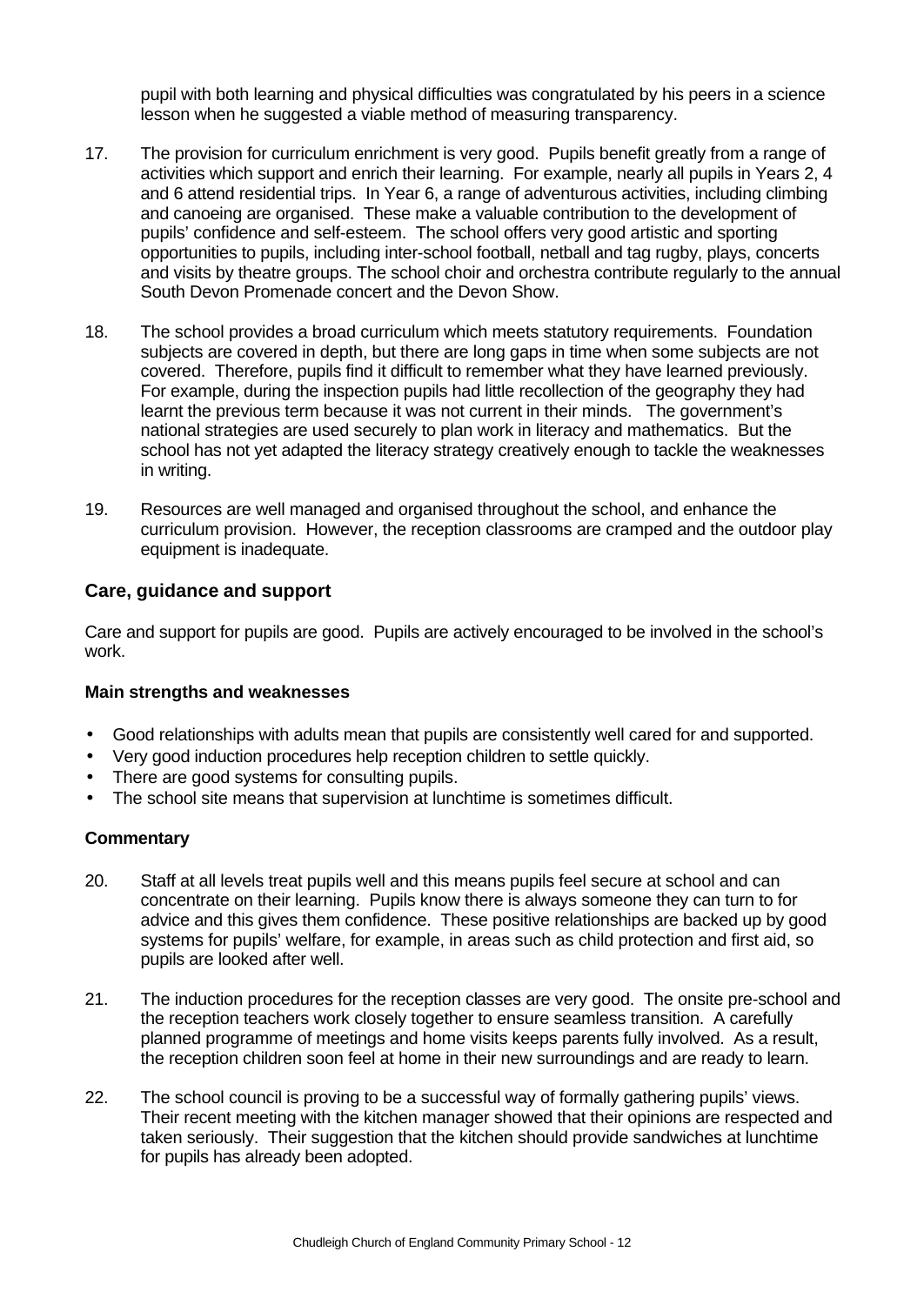23. Adults are vigilant in their supervision of pupils even though the layout of the site and the number of playgrounds mean it is difficult. The school has plans to develop the outside area in order to provide better educational and recreational experiences.

## **Partnership with parents, other schools and the community**

Links with parents, the community and other schools and colleges are good.

#### **Main strengths and weaknesses**

- Parents are actively involved with school life and are supportive of their children's learning.
- The school offers its facilities to the community wholeheartedly.
- Pupils benefit from the strong partnerships with other schools and colleges.

#### **Commentary**

- 24. The school makes good efforts to work with parents. It seeks their views through questionnaires, on specific topics, such as homework. It gives them good information about their children's progress through annual reports, and the school website is developing into a comprehensive source of information.
- 25. Parents are keen to support the school and uphold its ethos. They make sure their children complete their homework and remember to notify the school if their children are absent. Many help regularly in the classroom, for example hearing readers, and this is useful for both teachers and children. Helpers are well briefed and know what to do, and fit easily into classroom routines.
- 26. The school opens its doors wholeheartedly to members of the community, who appreciate what it has to offer. The swimming pool and the 'Rising Fives' pre-school on the school premises are popular. The number of independent clubs run on the school premises means that pupils have further opportunities beyond the school day to try something new and develop their skills, for example through Pumas or Tai Kwon Do. They are very happy about this.
- 27. Links with the local community also help to add an extra dimension to pupils' learning and personal development. Good relationships between the school, the pre-school and the high schools help pupils to transfer from one stage of education to the next with little fuss. A very strong partnership with the local initial teacher training college means pupils, parents and teachers get the benefit of new initiatives and ideas. For example, there are numeracy workshops for parents of children in the reception classes. Parents say that these provide them with confidence to help their children at home. After one session, parents were buzzing with ideas and enthusiasm. One summed up the success of the workshop: *"I never felt I would find any area of maths fun. It's an inspiration!"*

## **LEADERSHIP AND MANAGEMENT**

Overall, leadership and management are satisfactory. There is a clear commitment to school improvement but not always sufficient emphasis on pupils' achievements. The headteacher's leadership is satisfactory. The school is governed effectively. It provides satisfactory value for money.

#### **Main strengths and weaknesses**

- The school is a well-ordered community where staff are clear about their roles.
- Governors know the school well and support it effectively.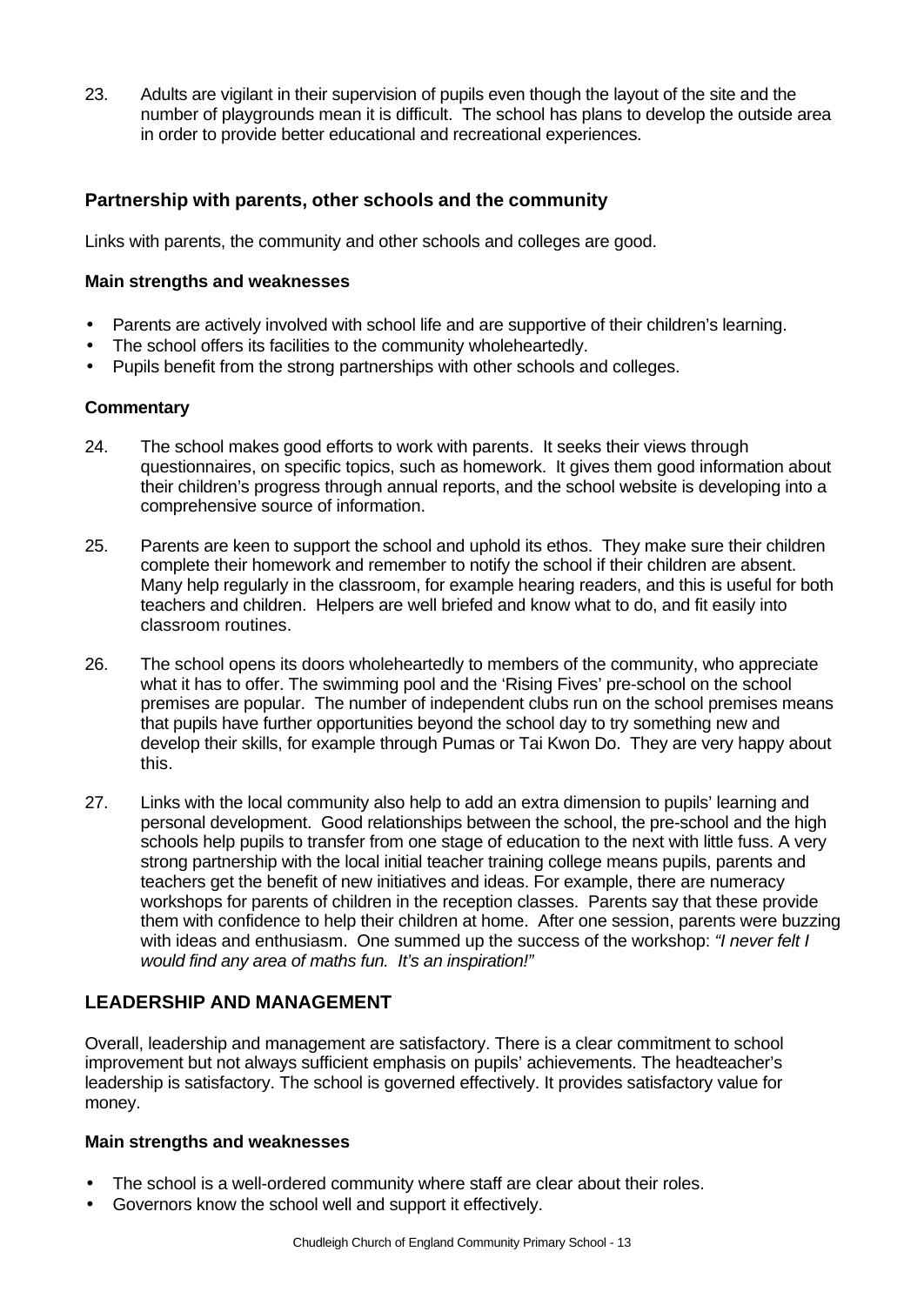- The school's evaluation of its own strengths and weaknesses is accurate but the school improvement plan is not sufficiently strategic.
- The use of information from monitoring pupils' performance is not always used effectively.
- The school manages provision for pupils with special educational needs successfully.

### **Commentary**

- 28. The headteacher manages the day-to-day work of the school competently. The roles and responsibilities of staff are clear and their work ensures that the school is a positive and happy community which is held in high regard by parents and pupils.
- 29. The school's self-evaluation is accurate. The detailed school improvement plan for 2003 2004 identifies the right priorities clearly and staff and governors are involved closely in developing it. However the plan does not focus sufficiently on what the school expects to happen as a result of its efforts. Recently the headteacher and key staff have acted decisively to improve provision in mathematics and ICT. But generally there is insufficient emphasis placed on analysing the evidence gained from the monitoring of standards, especially in writing. The school improvement plan, beyond the current year, is not strategic enough and does not focus on developing the school's curriculum beyond English and mathematics. The senior managers have yet to fully consider what sort of curriculum the school should provide and how this might be realised.
- 30. The governing body fulfils its role effectively. Governors are knowledgeable about the school's strengths, weaknesses and current priorities, as well as their own roles. They exude a sense of common purposefulness. They use their time and personal expertise to support and challenge the headteacher, staff and pupils and to guide the school's work. A weekly meeting between the chair of governors, vice chair and the headteacher helps to ensure that governors are closely in touch with the daily life of the school. They take an active role in the school's development, both formally through governors' committees, and informally through regular contact with parents, staff and pupils, including supporting the latter in lessons. They ensure that the school meets its statutory responsibilities.
- 31. The headteacher collects a great deal of information about how well pupils are doing. But the use of data gained from the monitoring of pupils' performance is not as effective as it might be in evaluating whether pupils are making enough progress. The information shows significant numbers of pupils who are not reaching their targets from year to year, but the school does not examine this information fully in order to improve their performance.
- 32. The subject leaders have a good understanding of their roles in terms of monitoring their subject, including observing lessons and evaluating pupils' work and teachers' planning. When observing lessons they make astute notes about teaching and learning but they do not always look closely at how well pupils are doing, the progress they make and the standards they achieve.
- 33. The school's leadership is strongly committed to providing well for those who have special educational needs. This is a strength of the school. The part-time co-ordinator manages the provision effectively. She is given time to liaise with teachers and a wide variety of outside agencies and ensures that pupils have appropriate support and teaching to meet their identified needs. Teaching assistants receive appropriate training, within and outside the school, and have a good knowledge of the pupils with whom they work. Governors know about the special needs of individual pupils and take good care to make sure they are met.

### **Financial information**

### *Financial information for the year April 2002 to March 2003*

Income and expenditure  $(E)$   $\qquad$   $\qquad$   $\qquad$  Balances  $(E)$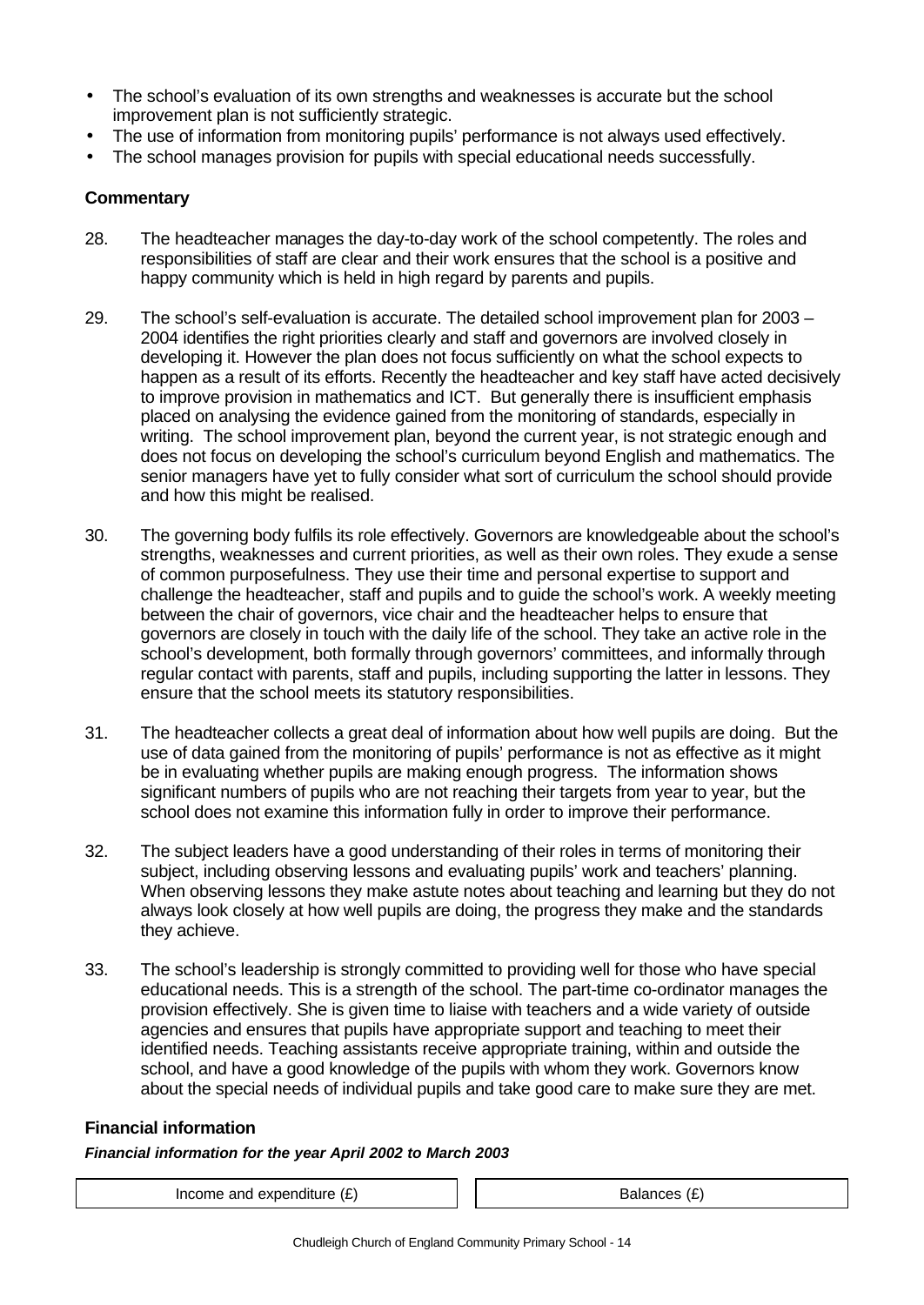| Total income          | 832,593 |
|-----------------------|---------|
| Total expenditure     | 778,673 |
| Expenditure per pupil | 2.098   |

| Total income      | 832.593 | Balance from previous year          | 33.050 |
|-------------------|---------|-------------------------------------|--------|
| Total expenditure | 778,673 | Balance carried forward to the next | 37.759 |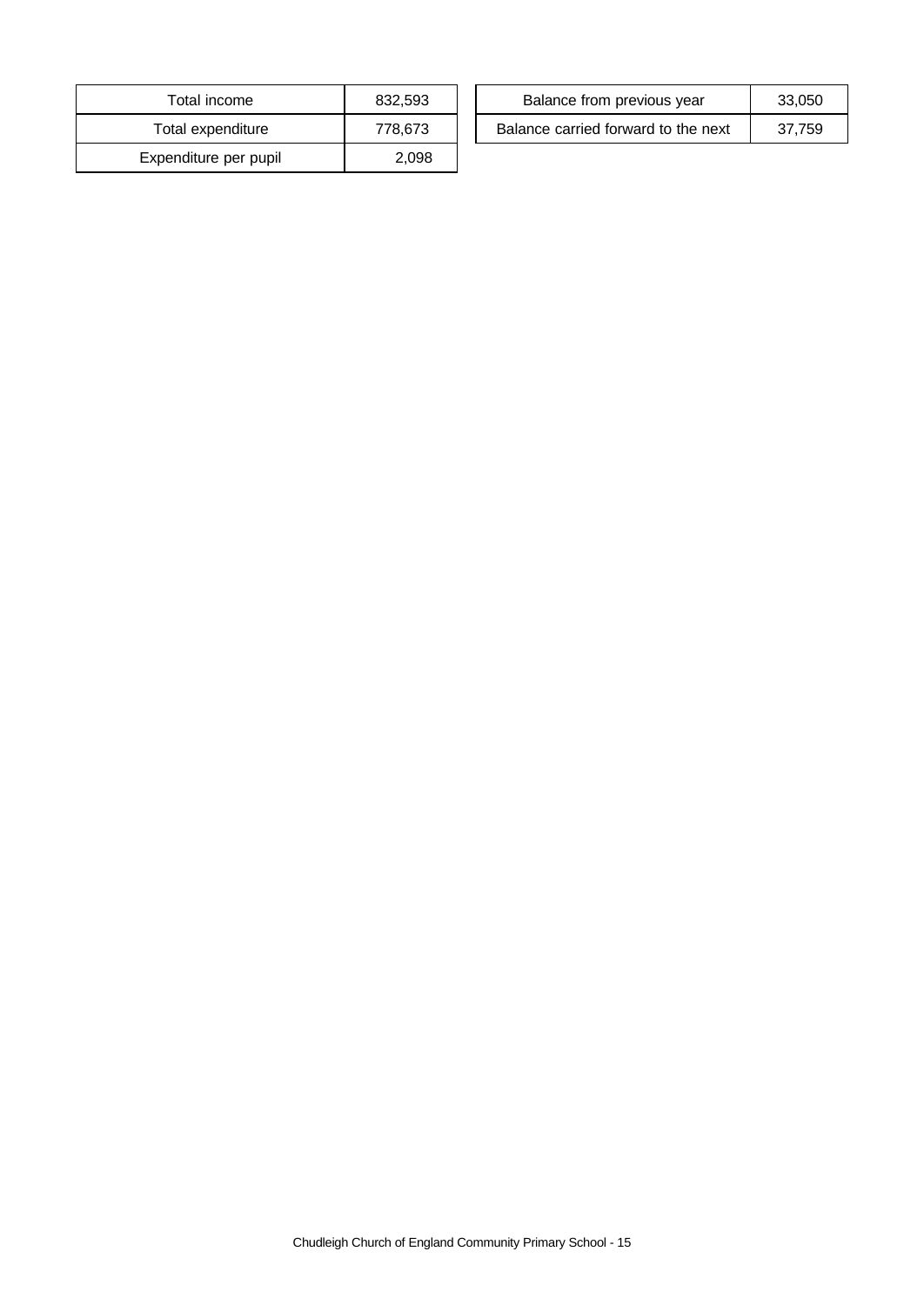# **PART C: THE QUALITY OF EDUCATION IN AREAS OF LEARNING AND SUBJECTS**

# **AREAS OF LEARNING IN THE FOUNDATION STAGE**

34. The good provision in the reception classes has been maintained well since the last inspection. Teaching and learning are good overall and children generally achieve well. Overall, they are on course to exceed the early learning goals in most areas of learning by the time they leave the reception classes.

# **PERSONAL, SOCIAL AND EMOTIONAL DEVELOPMENT**

Provision in personal, social and emotional development is **very good.**

### **Main strengths and weaknesses**

- Children are happy at school and get on well together.
- Staff ensure there is a well ordered environment where children feel secure and valued.

### **Commentary**

- 35. Teaching is very good and children achieve very well. They are on target to well exceed the expected standards by the end of the reception year.
- 36. It is clear that children enjoy coming to school. Most leave their parents confidently at the start of the school day. Well established routines, good organisation and carefully targeted support help children to settle very well so they feel secure and valued. Teaching assistants are very caring and supportive if children are upset. Children show a high level of interest because staff provide worthwhile and attractive activities which motivate the children well. The relationships are very good and pupils are encouraged to attempt new experiences with increasing confidence. Adults foster a climate of respect and are willing to listen. This underpins the children's very good behaviour. Most children take turns and sit still during stories. They get on well together.

# **COMMUNICATION, LANGUAGE AND LITERACY**

Provision in communication, language and literacy is **good.**

### **Main strengths and weaknesses**

- Staff have high expectations of what young children can do and teach early reading skills well.
- There are not always sufficient opportunities for children to practice writing independently.

- 37. Teaching is good and children achieve well. They are on course to exceed the early learning goals by the end of the reception year. This is because teachers have high expectations and a lively and enthusiastic teaching style. Often children are encouraged to talk to partners about what they are thinking. Many chat happily to each other during their work and are confident about joining in role play.
- 38. Staff create frequent opportunities to teach early reading skills. Children are attracted to books by the imaginative use of resources. A big book was used to read a story to the class. Children could identify the title, front cover, author, letters and familiar words. More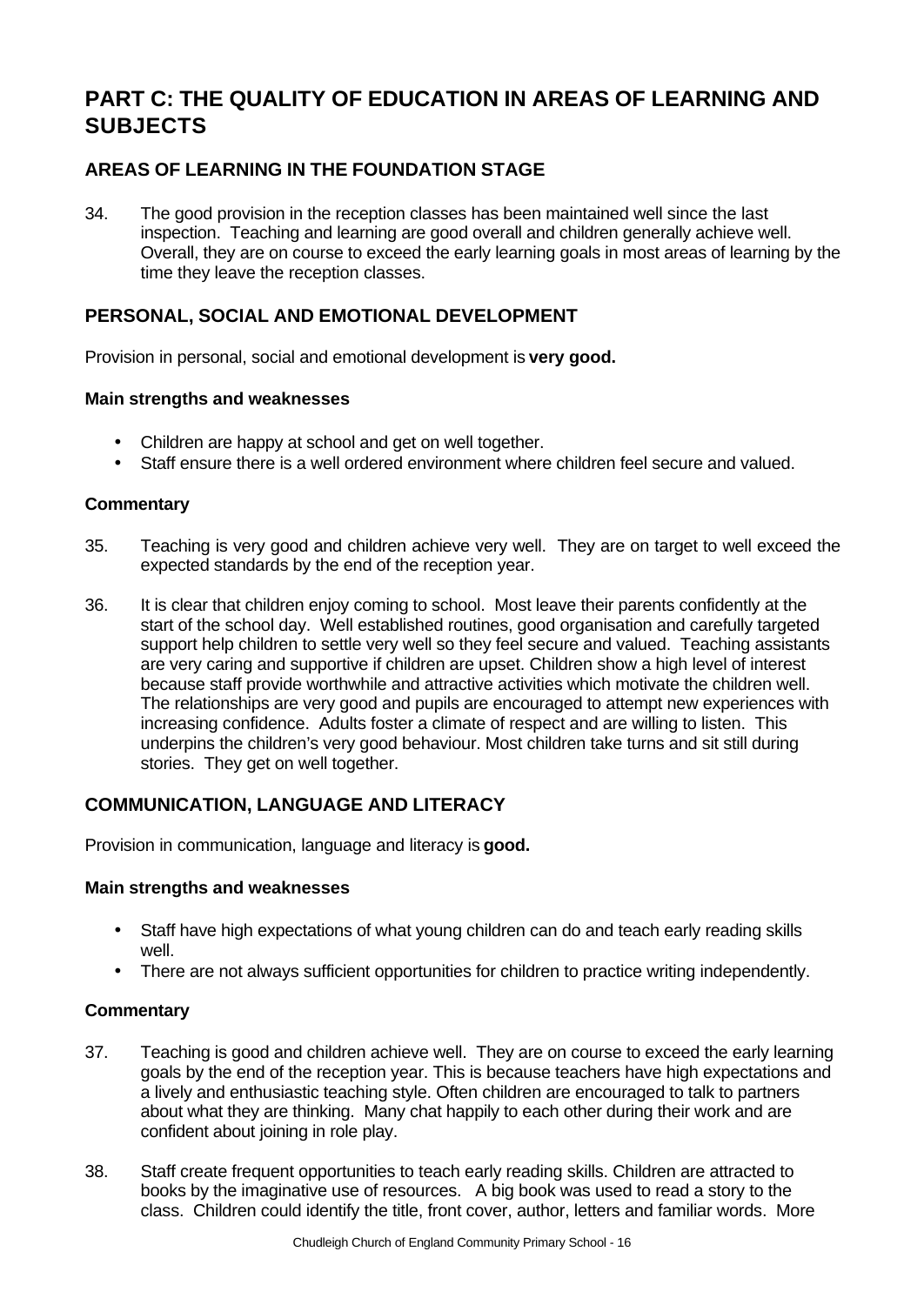capable children are taught very well to use spelling patterns and how to break down unknown words when reading and writing. However, there are not always sufficient opportunities for pupils to practice writing independently during free play activities.

# **MATHEMATICAL DEVELOPMENT**

Provision in mathematics is **satisfactory**.

### **Main strengths and weaknesses**

- Teachers have a good grasp of the subject but occasionally miss opportunities to use resources to best advantage.
- Children enjoy mathematics and try hard but they are not always challenged sufficiently.

### **Commentary**

39. Teaching is sound and children make satisfactory progress. Most children are on target to reach the expected goals by the end of the reception year. They are counting confidently to 10 or more and are beginning to add numbers. Most children can write numbers correctly. Specially chosen number songs, rhymes, games and stories are taught confidently and practical activities are usually well matched to children's needs. Where this is not the case children are engaged in low level cutting and gluing tasks which do not provide sufficient challenge. Occasionally, teachers fail to use the teaching resources to best advantage. This was seen in a lesson where children would have benefited from using a number line or acting out a number song.

# **KNOWLEDGE AND UNDERSTANDING OF THE WORLD**

Provision in knowledge and understanding of the world is **satisfactory**

### **Main strengths and weaknesses**

- Children are confident with computers and do well in science activities.
- Occasionally activities are planned which lack a clear purpose.

### **Commentary**

- 40. Teaching is sound and children achieve satisfactorily. They are on course to reach the early learning goals by the end of the reception year. In science, they know the difference between pushing and pulling and that force causes movement. The children visit the ICT suite regularly and use the computers confidently and with obvious enthusiasm.
- 41. Teaching activities are usually well structured and planned. However, occasionally activities are not purposeful enough. For example, during a lesson on pushing and pulling, the activities in the sand tray and on the drawing table were unrelated. Children could not see the relevance of them and quickly became bored.

# **PHYSICAL DEVELOPMENT**

Provision in physical development is **good.**

### **Main strengths and weaknesses**

• There are good opportunities indoors for the children to develop skills of coordination, control and movement.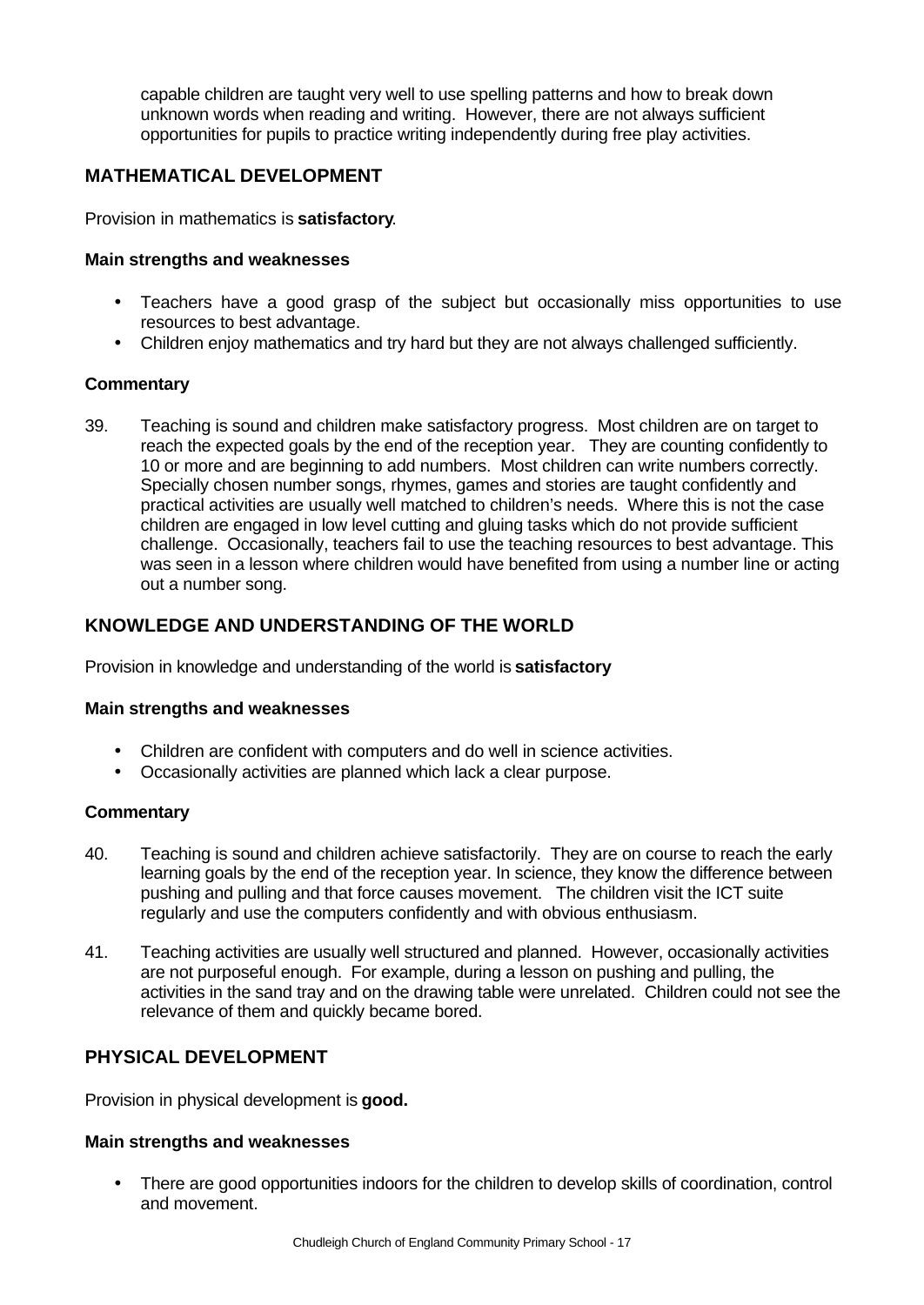• There is a secure outdoor play area which is used every day, but outdoor play resources are inadequate.

## **Commentary**

42. Teaching is good and children do well to exceed the early learning goals. Teachers make good use of indoor facilities to teach specific skills which the children work hard to master. For example, in a good lesson, the teacher had high expectations of the children and judged the pace well by regularly changing the activities and levels of difficulty. The children were given time to develop and practise skills in controlling a ball. Quickly they learnt a variety of throws, catches and bounces. The children were able to evaluate their own level of skill by choosing balls they could manage best. The children enjoy using the equipment for outdoor play, but some of the resources, such as the bikes and climbing frame, are inadequate.

# **CREATIVE DEVELOPMENT**

Provision in creative development is **satisfactory.**

### **Main strengths and weaknesses**

- Children experience a wide range of activities and enjoy creative work.
- A few of the planned activities do not enable children to fully explore their imagination and creativity.

### **Commentary**

43. Teaching is sound and children achieve satisfactorily. They are on course to meet the expected early learning goals by the end of the reception year. Children are developing an appreciation of music through songs and playing instruments. They are taught a good range of skills for mixing and applying paint. They learn how to make bubble and hand prints but their skills are not always extended so that children can use these techniques imaginatively or creatively. They have experience of observational drawing and their work shows fine pencil skills. Teachers plan activities with a good balance of adult intervention and independence.

# **SUBJECTS IN KEY STAGES 1 and 2**

# **ENGLISH**

Provision in English is **satisfactory**.

### **Main strengths and weaknesses**

- Pupils achieve well in reading, speaking and listening.
- The teaching of phonics at Key Stage 1 is good and helps pupils to make good progress.
- Standards in writing by the end of Key Stage 2 are not high enough.
- Pupils' handwriting and presentation of their work are unsatisfactory.
- Teaching assistants provide good support for lower-attaining pupils.
- The monitoring of teaching by senior staff does not focus sharply enough on how teachers might improve pupils' writing.

### **Commentary**

44. The national comparative data for the 2003 tests for pupils at the end of Year 2 showed that standards in reading and writing were above average. For pupils at the end of Year 6, the data showed standards in English were average. This means that pupils are not maintaining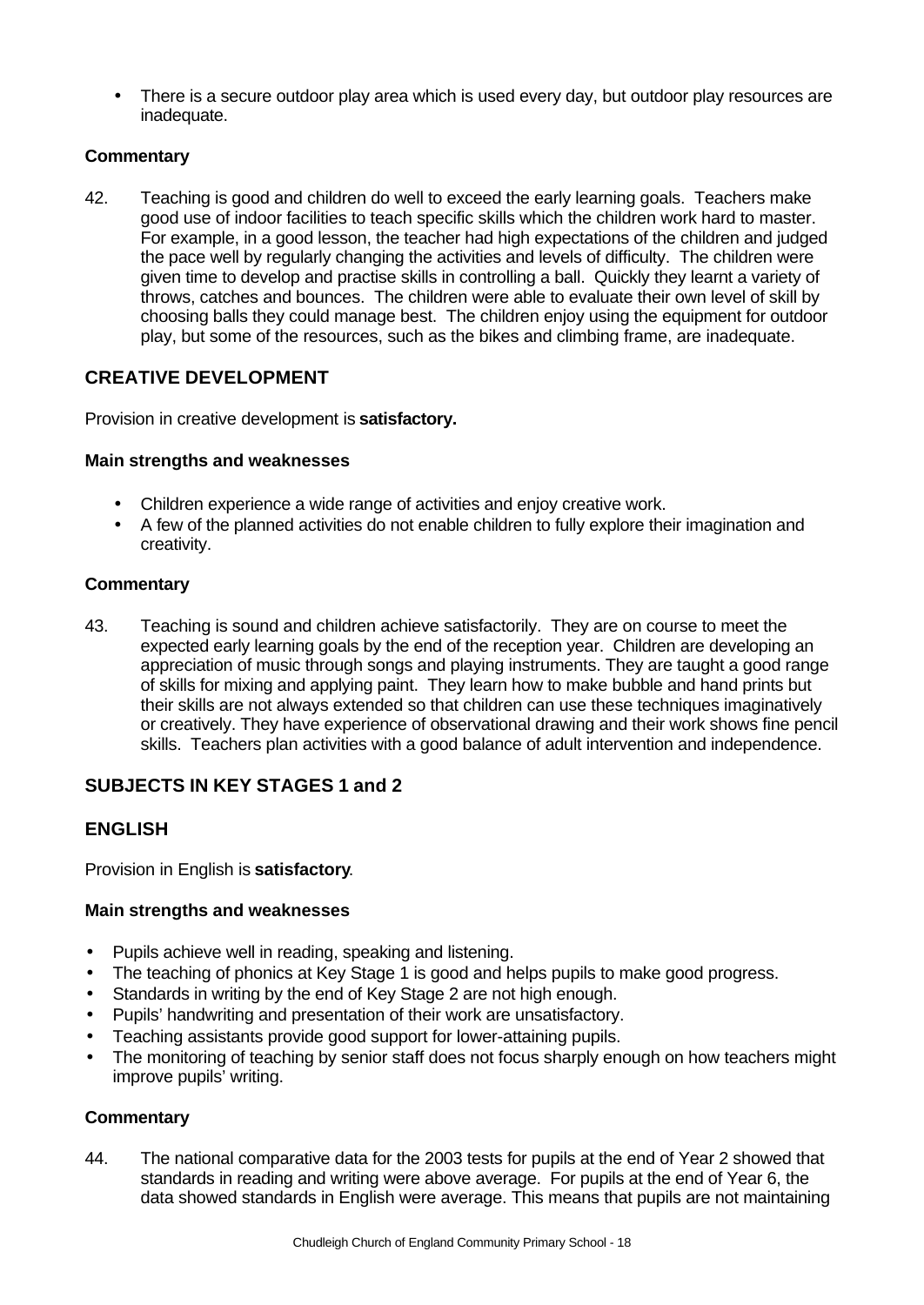their progress between Years 2 and 6. Indeed the standards seen in the current Year 6 classes are lower than expected given the pupils results when they were in Year 2. This is partly due to changes in the cohort because of high pupil mobility, but this is not the full story. The work seen during the inspection indicates that pupils could be achieving more in writing. The national data also show that there has been a decline in standards in English at Key Stage 2 since 2001.

- 45. Overall, standards in speaking and listening are above average and pupils achieve well. Pupils are generally confident and articulate and teachers build on these skills successfully. They provide good opportunities for pupils to talk productively to each other and to adults. A Year 6 lesson provides a good example of this, where pupils were encouraged to discuss their understanding of elements of a story. The teacher made sure that they had grasped what they were reading before asking them to write down their answers.
- 46. Pupils achieve well in reading and standards are above average. Pupils have positive attitudes to reading and even those who are still at the early stages of learning to read are confident, make good efforts and know what they have to do. One struggling seven-year old explained, "*You have to sound out the words and look at the words really carefully"*. The most able readers in Years 5 and 6 are able to talk about their preferred reading and their understanding, discuss what they have read, select details from the text and know how to use a library. Many pupils, both younger and older, read fluently, expressively and pay close attention to punctuation.
- 47. Standards in writing are above average in Year 2, but are below average by Year 6. Teaching in Years 1 and 2 provides pupils with a secure understanding of how to write accurately and confidently. Teachers engage pupils' interest and break the tasks down so that there is just the right level of challenge. Following the teacher's demonstration, a boy in Year 1 completed, entirely without help, a sentence begun by the teacher by writing: *'[Anna didn't know where she was] so she looked around. A littel crcher [creature] came up at her. She looked more closely at him.'* The good teaching of phonics enables pupils to spell out words on their own.
- 48. Pupils' progress in writing slows down during Years 3 to 6. The reasons for this include:
	- work is too difficult for them and is not matched well enough to what they need to learn next;
	- complicated arrangements for teaching writing mean that pupils do not have long enough on one task before they are asked to do something different;
	- too few opportunities for pupils to write at length.

The result is that, over time, pupils do not build up their knowledge and skills in writing. Their handwriting and presentation are also unsatisfactory.

- 49. Pupils with special educational needs achieve well. Teaching assistants provide focused support for them, under teachers' guidance, and lead effective intervention programmes to improve their reading and writing.
- 50. In the lessons seen, teaching ranged from unsatisfactory to very good. In Years 1 and 2, it is good and in Years 3 to 6 it is satisfactory overall. The strengths of the good and very good teaching include teachers' good subject knowledge, the very clear objectives for lessons and effective ways of teaching, such as demonstrating to pupils and questioning them effectively. The positive impact of staff training, for teachers and teaching assistants, shows in the teaching of reading, phonics and the intervention programmes.
- 51. The subject is competently led. The English co-ordinator is knowledgeable about the subject and her observations of individual lessons are evaluative. However, the monitoring of English overall does not focus sharply enough on the school's need to improve writing. The school has spent a lot of time on detailed analyses of national and optional test results, the scrutiny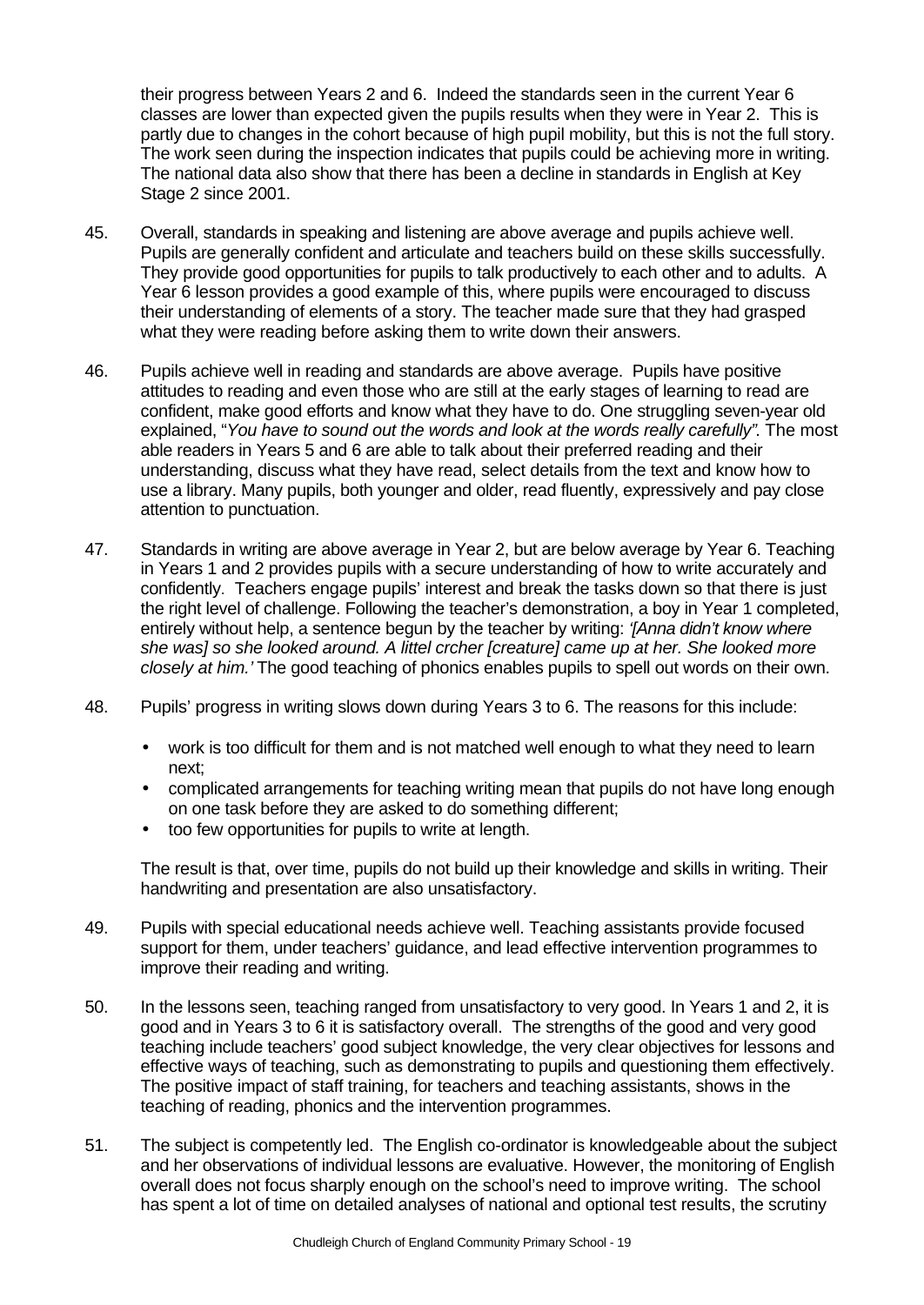of pupils' writing and teachers' planning, and the very careful marking of pupils' work. However, these efforts are not fully effective in evaluating whether pupils make sufficient progress and in identifying exactly what needs to be done to improve standards.

52. There has been little change since the previous inspection and there is still a difference in the quality of teaching between Key Stage 1 and Key Stage 2. The literacy hour is well established, but the school does not yet use it flexibly enough to make sure that pupils make enough progress.

#### **Language and literacy across the curriculum**

53. Opportunities for pupils to talk and listen in other subjects are good. For example, at the end of a Year 4/5 history lesson pupils revisited questions they had raised earlier and talked about what they had found out about Henry VIII from looking at evidence in different portraits. Opportunities for pupils to write in other subjects are not as strong. The school has recognised this as an area for development and begun to put outline plans in place.

### **MATHEMATICS**

Provision in mathematics is **good**.

### **Main strengths and weaknesses**

- Standards are rising because lessons are well structured and setting arrangements are effective.
- Pupils with special educational needs are supported well.
- The subject is well led, although monitoring does not always focus sufficiently on the standards achieved.

- 54. The 2003 national test results for Year 6 show that pupils reach average standards and achieve as well as pupils in similar schools. Inspection findings show a similar picture. Currently standards are average. This represents a fall in standards from Year 2 where 2003 test results and inspection findings show that pupils reach at least above average standards. Indeed the current Year 6 pupils achieved standards that were well above average when they were in Year 2. This fall is partly due to changes in the cohort because of high pupil mobility. However, last year the school recognised that there was a problem in mathematics and sought to improve teaching and learning. The good professional development that followed is beginning to yield results and standards are starting to rise, as seen in the work of pupils in Years 4 and 5.
- 55. The quality of teaching and learning is now good throughout the school, and pupils achieve well. This marks good improvement since the last inspection, especially at Key Stage 2. Setting arrangements work well. Teachers successfully plan work in teams on similar topics at different levels of demand for pupils. This ensures that the work covered is at the right level for all pupils and they are able to keep up with their peers.
- 56. Lessons are usually well structured and delivered at a swift pace, although occasionally introductions are too long and pupils lose interest. At the beginning of lessons, teachers effectively ensure there is good emphasis on mental calculation and getting pupils to explain how they work calculations out. Pupils demonstrate good mental agility. Teachers make clear to the class what they will learn. There is normally good attention to direct teaching of the whole class and groups; however, now and then, teachers flit between groups and this diminishes their effectiveness. Teachers are alert to common mathematical misconceptions and quickly intervene to correct pupils, as seen in a Year 6 lesson when pupils were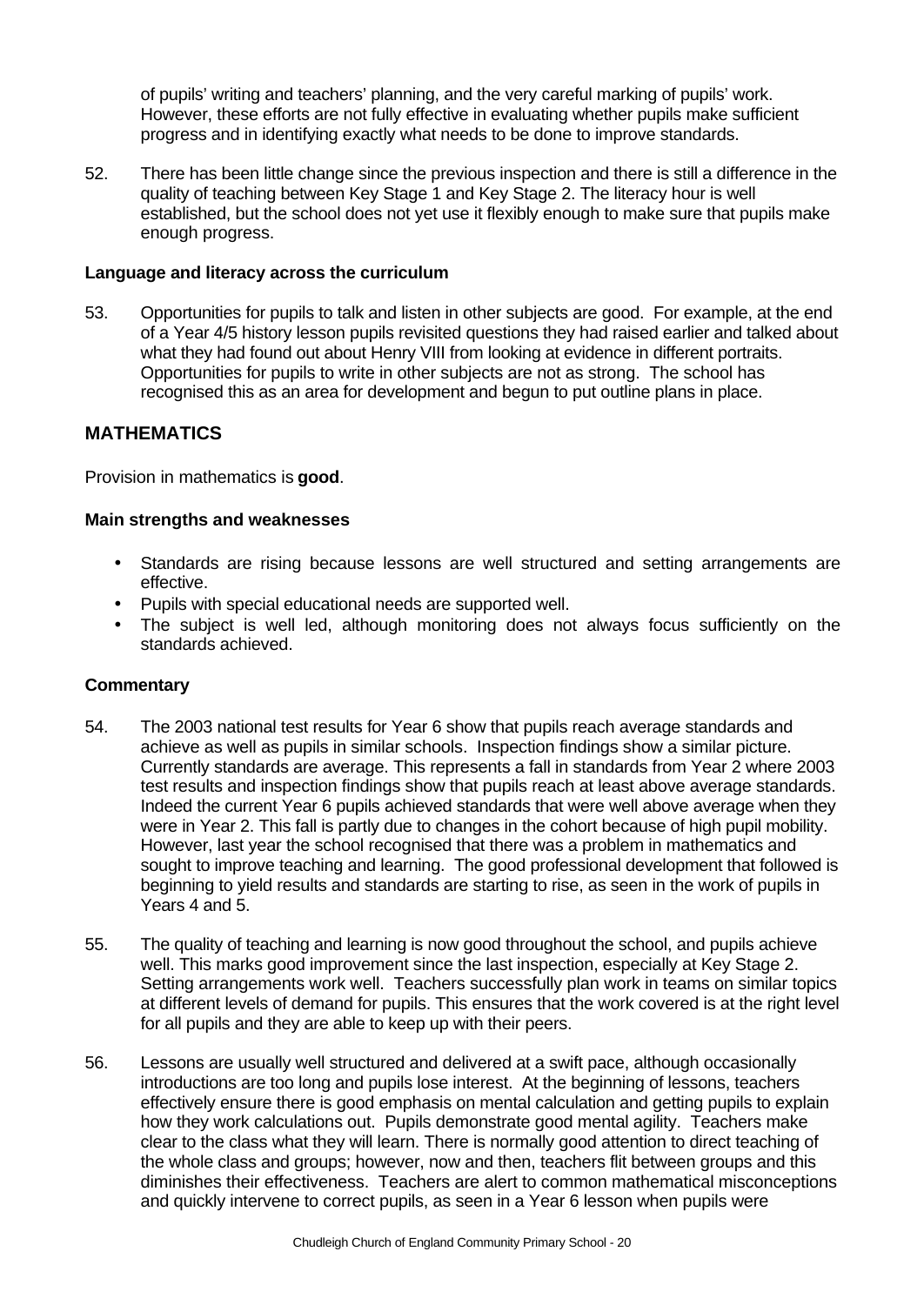confused about negative numbers. Teachers question pupils effectively to help them sort out ideas and take forward their thinking. The end part of lessons is used appropriately to check on what pupils have learnt but sometimes the focus is on the work of a few pupils and the rest of the class lose interest.

- 57. Most pupils find mathematics enjoyable because they can relate it to everyday life. This contributes to how well pupils achieve. Often teachers set problems which are highly relevant to them, for instance 'The *attendance at the Chelsea game was 5821 while that at Everton was 4567. What was the difference?'* This certainly motivates the boys who say they prefer mathematics to English because they like short sharp tasks. Resources are plentiful and pupils have access to practical counting equipment so mathematics is easy to visualise. Teachers mark pupils' work regularly and mistakes are followed up unobtrusively with pupils during lessons in a way that does not demoralise them.
- 58. Pupils with special educational needs are well integrated into classes as shown in a plenary session when one child positively glowed when explaining work about repeating patterns. Pupils are supported effectively – sometimes in sets and in one to one situations. Teaching assistants are enormously patient and provide practical activities which maintain pupils' interests. Often pupils learn from number games and this also helps their social development.
- 59. Leadership of the subject is good. There is clear vision and an acknowledgement that things can improve. There are effective arrangements for checking teaching and learning, but there is less emphasis on looking closely at evaluating the progress that individual pupils, classes and year groups make. Improvement since the last inspection is good because the teaching is better.

### **Mathematics across the curriculum**

60. Teachers are aware of the need to reinforce numeracy skills in all subjects of the curriculum. They do this satisfactorily. Number skills are used well in design and technology where, for instance pupils record on graphs the number of people who like white bread. There are also good links with ICT, as seen in Years 3 and 4 when pupils used programmable toys to solve problems involving ninety degree turns.

## **SCIENCE**

Provision in science is **satisfactory**.

### **Main strengths and weaknesses**

- Weaknesses in teaching experimental science to younger pupils have been addressed successfully.
- The pupils' recording skills are not as good as they should be in Years 3 to 6.

- 61. Standards in Year 2 are above average and pupils achieve well. This is an improving picture.
- 62. Only one lesson was observed in Years 1 to 2 so an overall judgement on the quality of teaching was not made. However, from talking to pupils and looking at their work there is a strong indication that the school has successfully addressed the weaknesses it identified in teaching experimental science. A strong feature, is the emphasis on encouraging pupils' to ask appropriate questions, develop simple theories and devise activities to test their ideas out. For example, in the lesson seen, pupils were encouraged to make predictions and think of ways to test them when investigating the absorbency of materials. Pupils clearly found this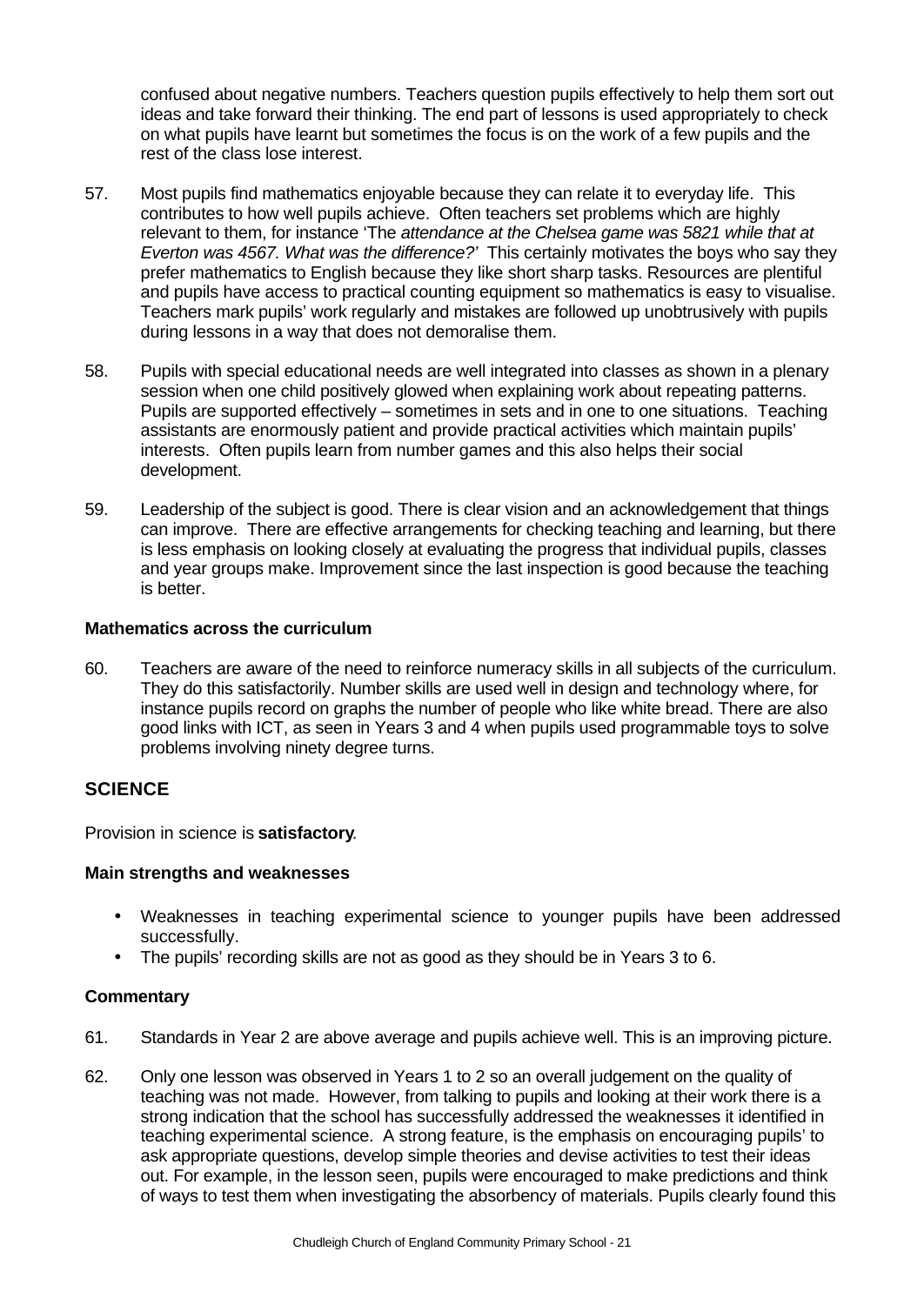challenging, worked hard, and were encouraged well by adults. Teachers ensure that pupils undertake a number of interesting investigations, for example discovering which location melts ice cubes the quickest and why. This successfully helps pupils to develop a good understanding of scientific enquiry.

- 63. Standards in Year 6 are average and similar to 2003 test results. Pupils achieve satisfactorily. Teaching is sound overall, with some good features. The best teaching has good questioning which challenges and extends pupils' knowledge, and provides explanations which engage and motivate them. Teachers lay clear emphasis on experimental science. However, they place less emphasis on teaching recording skills and this tends to hinder the accuracy and effectiveness of pupils' investigations. Although the internet is used appropriately by pupils to find out information in science, opportunities are not always taken to use ICT to support recording and data handling, for example, through the use of charts, tables and graphs.
- 64. The subject is soundly led. Resources are well managed and organised. The role of the subject leader has improved since the last inspection because monitoring activities now take place. However, the evaluations do not always focus sufficiently on how well pupils are getting on and the standards they reach.

## **INFORMATION AND COMMUNICATION TECHNOLOGY**

Provision for information and communication technology (ICT) is **good**.

### **Main strengths and weaknesses**

- Pupils make rapid progress in Years 3 to 6 because teachers make the work interesting and challenging.
- Improvements in resources have enabled pupils to undertake more complex work.

- 65. Standards are rising. They are average in Years 1 to 2 and above average in Years 3 to 6. There has been good improvement since the last inspection when standards were below average. Teachers challenge pupils well so that by Year 6 they tackle complex tasks confidently. For example, Year 6 pupils ably design visual presentations, plan and design layouts, import pictures from other files and present a sequence of images. This demonstrates good achievement in ICT skills at Key Stage 2.
- 66. Teaching is good overall, especially at Key Stage 2. Teachers intervene effectively to tackle common errors; provide extension work which challenges the more able pupils; and plan activities that are imaginative, relevant and engage pupils' interest. This was seen when pupils in Years 3 and 4 expressed their enthusiasm for designing a web page for the school web-site. Teachers manage behaviour successfully.
- 67. In Key Stage 1 teaching is satisfactory overall, with some unsatisfactory teaching. Where this was observed, poor classroom control in the ICT suite inhibited pupils' learning. Features of more successful teaching were good planning and the effective use of additional adults to support pupils' learning. These enabled pupils to work sensibly in pairs and to change the colour of text and understand how to use the colour pallet.
- 68. The subject is well led. Teachers receive good support, training and guidance. ICT is well resourced and the ratio of computers to pupils meets government targets. The opening of the ICT suite has supported teaching and enhanced pupils' learning well. Software is organised efficiently and is easily accessible.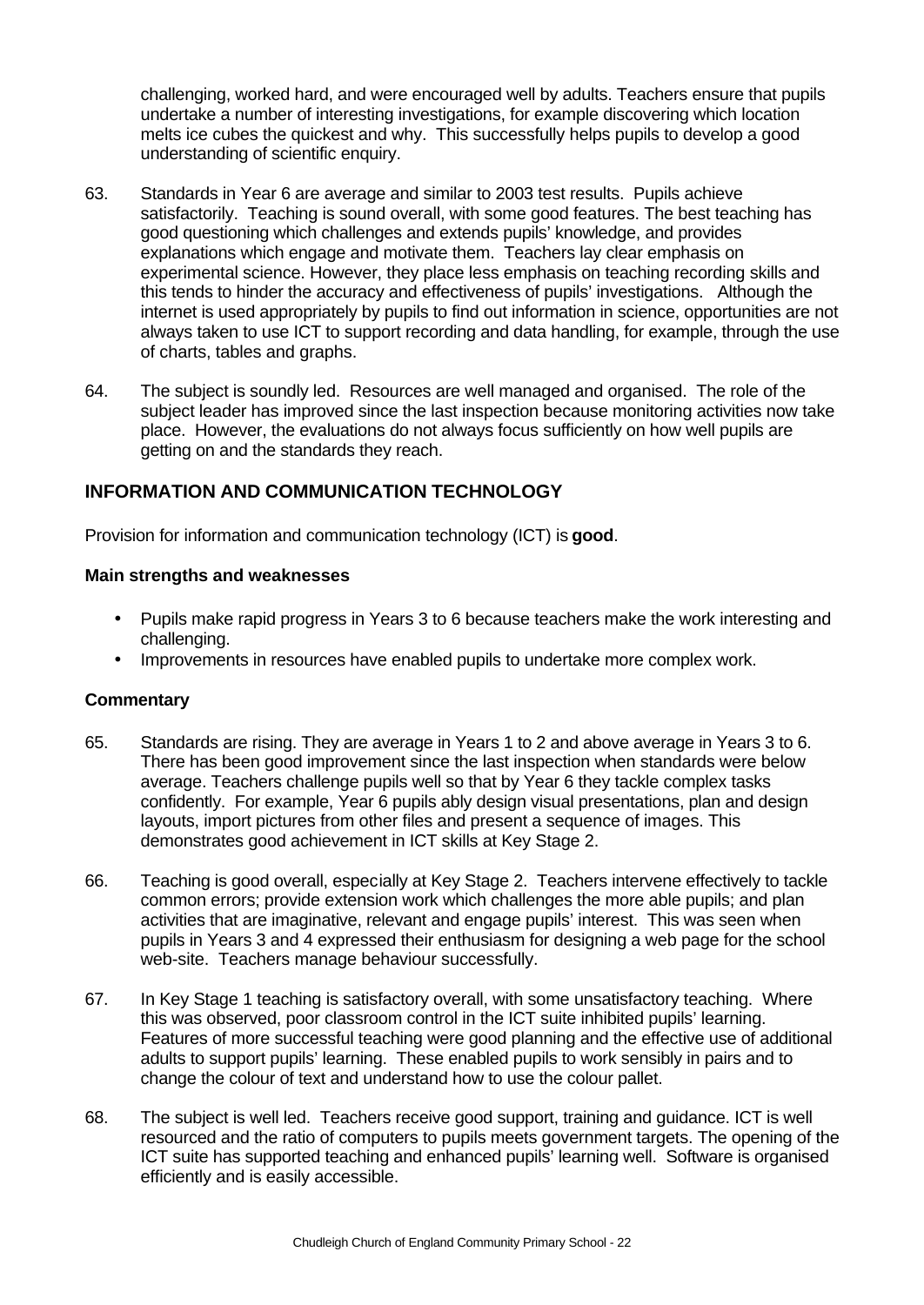### **Information and communication technology across the curriculum**

69. Pupils have sound opportunities to use computers in other subjects. During the inspection they were used effectively to support work in literacy and mathematics. For example, in mathematics, pupils in Years 3 and 4 used programmable toys to enhance their understanding of control, direction and distance.

# **HUMANITIES**

### **History and geography**

- 70. Insufficient evidence was available to support overall judgements on provision in history and geography. Two lessons were seen in history and one in geography. Work in pupils' books was also examined. It was of a broadly average standard.
- 71. In **history**, pupils in Year 2 identify key characters and gain a good understanding of the events of the Great Fire of London. They know the importance of Samuel Pepys' diaries as a source of evidence. Pupils in Years 4 and 5 studying the Tudors are able to use portraits as a ways of finding information about people and can determine how reliable different sources of evidence are.
- 72. In **geography**, pupils in Year 3 study Chudleigh. They identify some reasons for its development and are beginning to learn to generalise beyond their own experience to make geographical judgements about what sort of place it is. Pupils in Year 2, however, had only the haziest recollection of any geography they had done.
- 73. The quality of teaching observed was good in two lessons and satisfactory in the other. Teachers' made good use of resources, especially in history. This enabled pupils to become fully involved and motivated. In the lessons observed, pupils' discussions about what they were learning were a positive feature of the teaching. However, the written recording of their work is limited and reduces their opportunities to reflect upon and to recall later, what they have done in these two subjects.
- 74. History and geography are taught as separate subjects in alternate terms, using nationally agreed schemes of work. The gaps in time between studying one aspect of the subject and the next mean that pupils have difficulty in recalling work beyond the current focus.

### **Religious education**

- 75. Insufficient evidence was available to support overall judgements on provision in **religious education**. One lesson was observed and pupils' work and teachers' planning were also examined.
- 76. Standards seen are in line with the expectations of the Devon Agreed Syllabus for religious education. Pupils in Year 2 know about Biblical characters and can recall features of their lives. For example, pupils recalled that Moses was found in the water, brought up in a palace and became a leader of people. The themes taught enable pupils to identify the links between different world religions. For example, work on the theme of candles, resulted in them making links between Hinduism and Christianity. A lit candle at the beginning of a Year 1 lesson added to the spirituality of the occasion. Teachers are good at handling difficult questions such as '*How did Jonah know what God said? When I say my prayers God does not speak to me'.* This helps children make sense of the world.
- 77. Older pupils can describe the relevance of festivals such as Diwali. Year 6 pupils have considered the similarities and differences between the Gospels of St. Matthew and St. Luke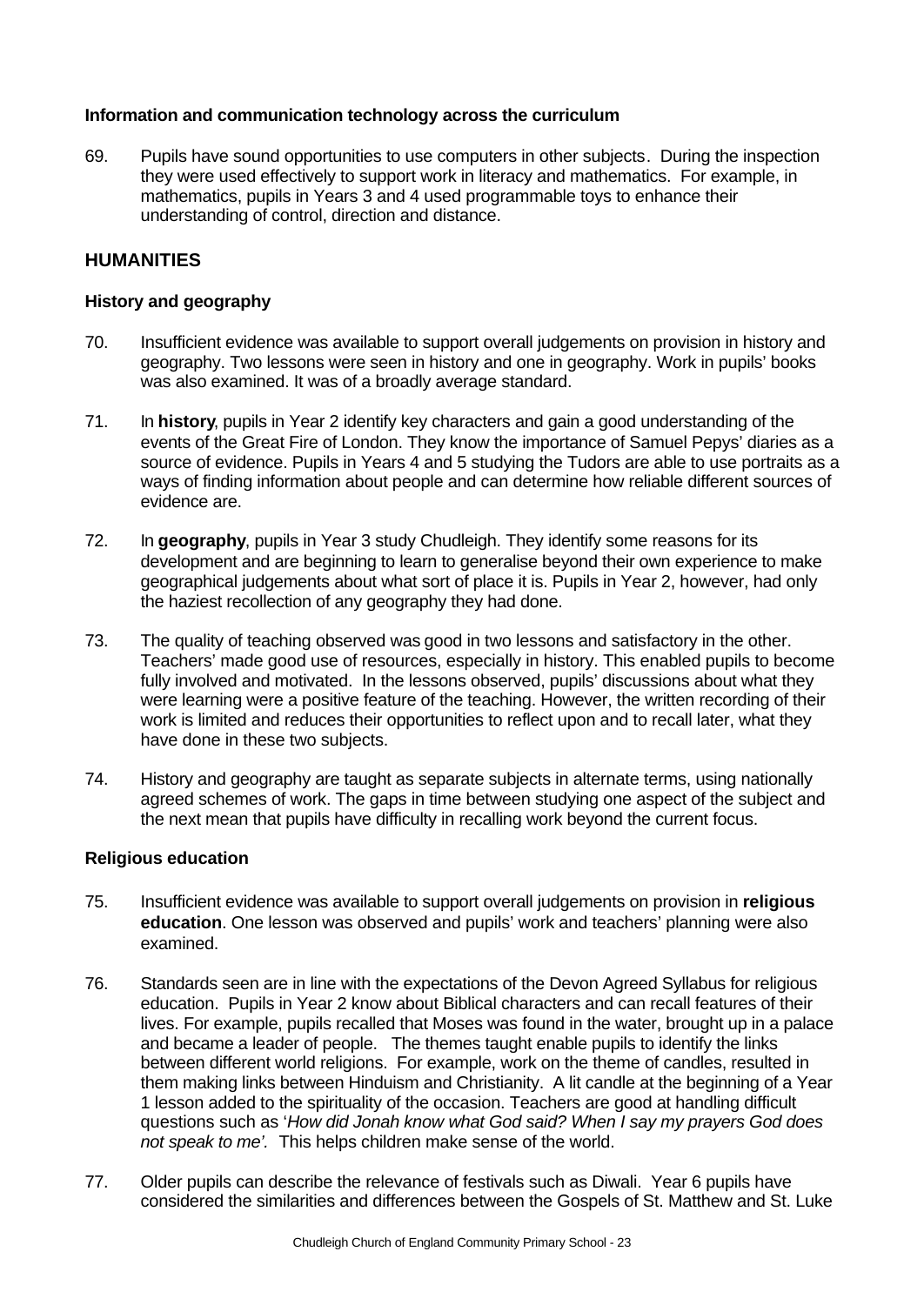in their accounts of the nativity, enabling them to explore different views from within a single faith.

78. A good scheme of work has been produced by the subject leader. This enables teachers to plan lessons which clearly identify what is going to be achieved. However, evidence from these plans and from looking at pupils' work indicates that there is insufficient emphasis on getting pupils to record their work. The subject leader has a clear overview of what is being taught. Resources including non-fiction reference materials have increased since the last inspection.

## **CREATIVE, AESTHETIC, PRACTICAL AND PHYSICAL SUBJECTS**

### **Design and technology, art and design, and music**

- 79. These subjects were sampled during the inspection, but not in sufficient detail to provide a judgement on provision. No lessons were seen in music. One lesson was seen in each of design and technology and art and design.
- 80. The scrutiny of planning and pupils' work in **design and technology** indicates that National Curriculum requirements are met. Standards in Year 2 are average and pupils understand the relationship between design and product. These pupils were seen constructing finger puppets and excitedly referring to their designs and lists of materials. Standards seen in Year 6 are above average. The range of activities undertaken indicates good levels of knowledge, skill and understanding in designing and making. For example, a Year 4 and 5 class display shows that pupils carefully design and construct working toys which use a range of cams effectively. The finished products are well made and thoughtfully evaluated by the pupils. Pupils are enthusiastic about design and technology and are keen to talk about their work. Year 6 pupils eagerly described a recent breadmaking project during which they had researched, designed and tested their own flavours of bread.
- 81. The work seen indicates that standards in **art and design** are at least average. Pupils' imaginative artwork is displayed well. The walls are adorned with pupils' sunflowers, poppies and water lilies inspired by Van Gogh and Monet. Their pictures show creativity and imagination. Older pupils have a good knowledge of artists, because there is a strong focus on looking at famous paintings, but younger pupils find it difficult to recall the names of any artists.
- 82. Younger pupils are taught very well to mix paints and explore the properties of clay. Older pupils' observational skills are developing well, as seen in their detailed studies of plants. Good use is made of sketchbooks to experiment with colour, line and pattern.
- 83. There is a strong tradition of **music** in the school. Standards of singing are high. Singing in assembly is an uplifting experience. Pupils sing hymns in harmony and with confidence. The provision of tuition for pupils who wish to learn to play musical instruments is very much appreciated by parents. Standards in individual pupils' musicianship are good. They are taught enthusiastically to play keyboard, drums, violin and cello, as seen when the orchestra were rehearsing the theme to *EastEnders*.

### **Physical Education**

Provision in physical education is **good**

### **Main strengths and weaknesses**

• A wide range of good experiences is available to pupils and they show fine co-ordination and control, and a determination to succeed.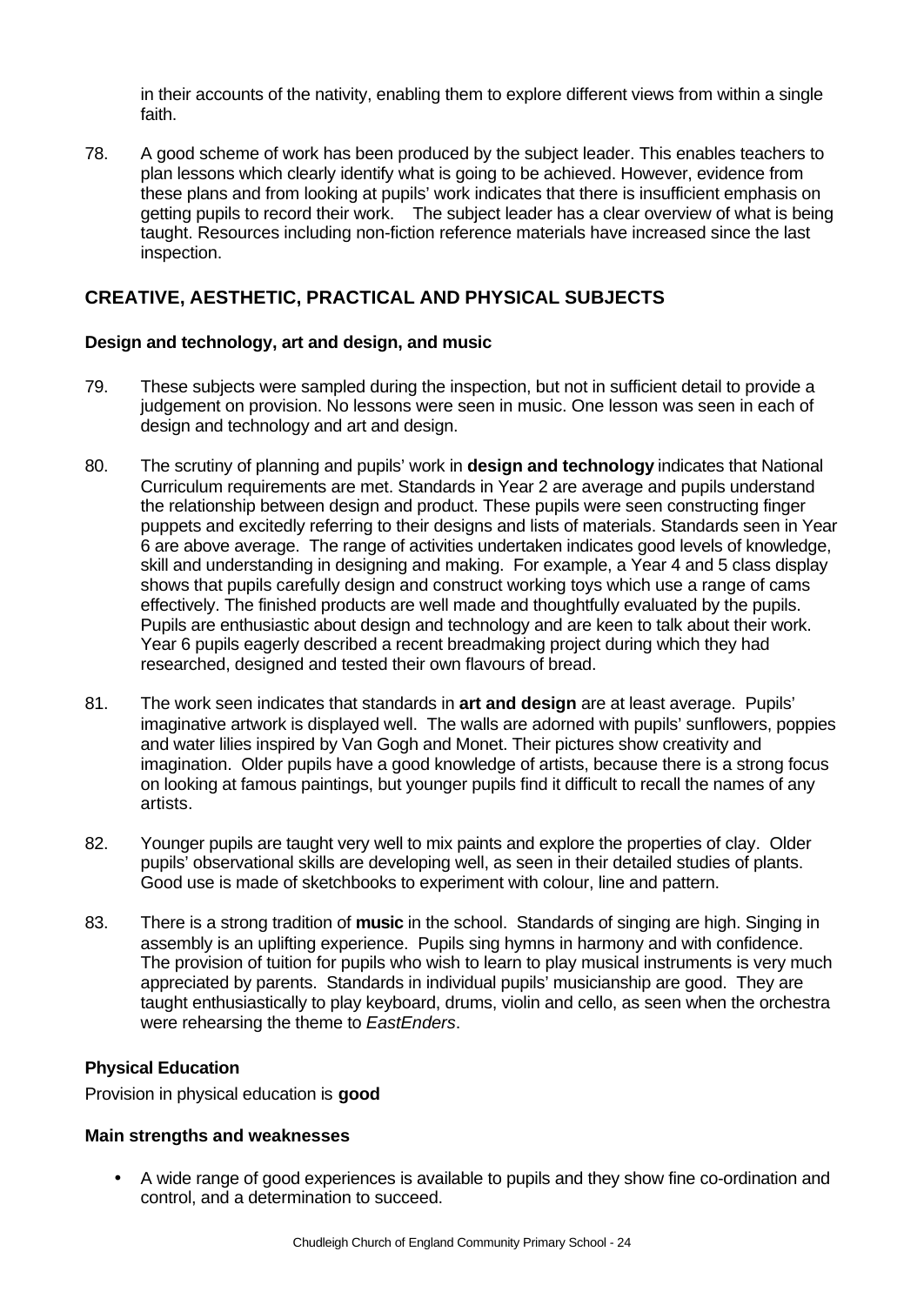• The dance curriculum is not as well planned as other aspects of the subject.

### **Commentary**

- 84. Standards in physical education are good. This shows good improvement since the last inspection. Pupils have good access to gymnastics, games, sports, dance, athletics and swimming. Teachers make good use of both outdoor and indoor facilities and, during the inspection, never missed sessions because of inclement weather.
- 85. Pupils achieve well because teaching is good. Teachers demonstrate technical skills well and, as a result, the pupils try hard to achieve good control and poise. Younger pupils use space well and travel competently using different speeds and techniques. They show expertise when balancing and holding a position and plan, perform and evaluate sequences of increasing complexity. By Year 6 pupils extend their individual skills to work with partners and small groups co-operatively, for example mirroring or repeating another's actions in preparation for a sequence.
- 86. Teaching is good. Teachers have good subject knowledge and expect pupils to achieve highly. In a very good lesson in Year 1, the teacher explained clearly to the pupils exactly what was expected of them and how to achieve the end result. This built pupils' confidence so they tried their best to move safely, skilfully and creatively. In a mixed Year 4 and 5 class, the teacher used the appropriate technical vocabulary such as opponents, pivoting, invasion and intercept to stress the importance of individual techniques within the context of a team game. The pupils made good progress because they understood the purpose of practising the skills.
- 87. The subject is led effectively. The profile of physical education in the school has been raised successfully by increasing time for it to two hours every week for every class. The provision is significantly enriched through extra-curricular activities and residential experiences. In the main, the curriculum is well planned but there is no scheme of work for dance.

## **PERSONAL, SOCIAL AND HEALTH EDUCATION AND CITIZENSHIP**

- 88. The programme for personal, social and health education is good. In the reception classes personal, social and emotional development receives much attention. The high quality skills gained by younger children are maintained throughout the school. The school organises a number of talks and demonstrations which inform and extend pupils' learning in this area. For example, a talk to Year 4 and 5 pupils by a worker from the centre for the homeless in Exeter was very well planned and enhanced the work in citizenship.
- 89. Specialist input provided by the local community police officer and school nurse supports the school's work on drugs education effectively.